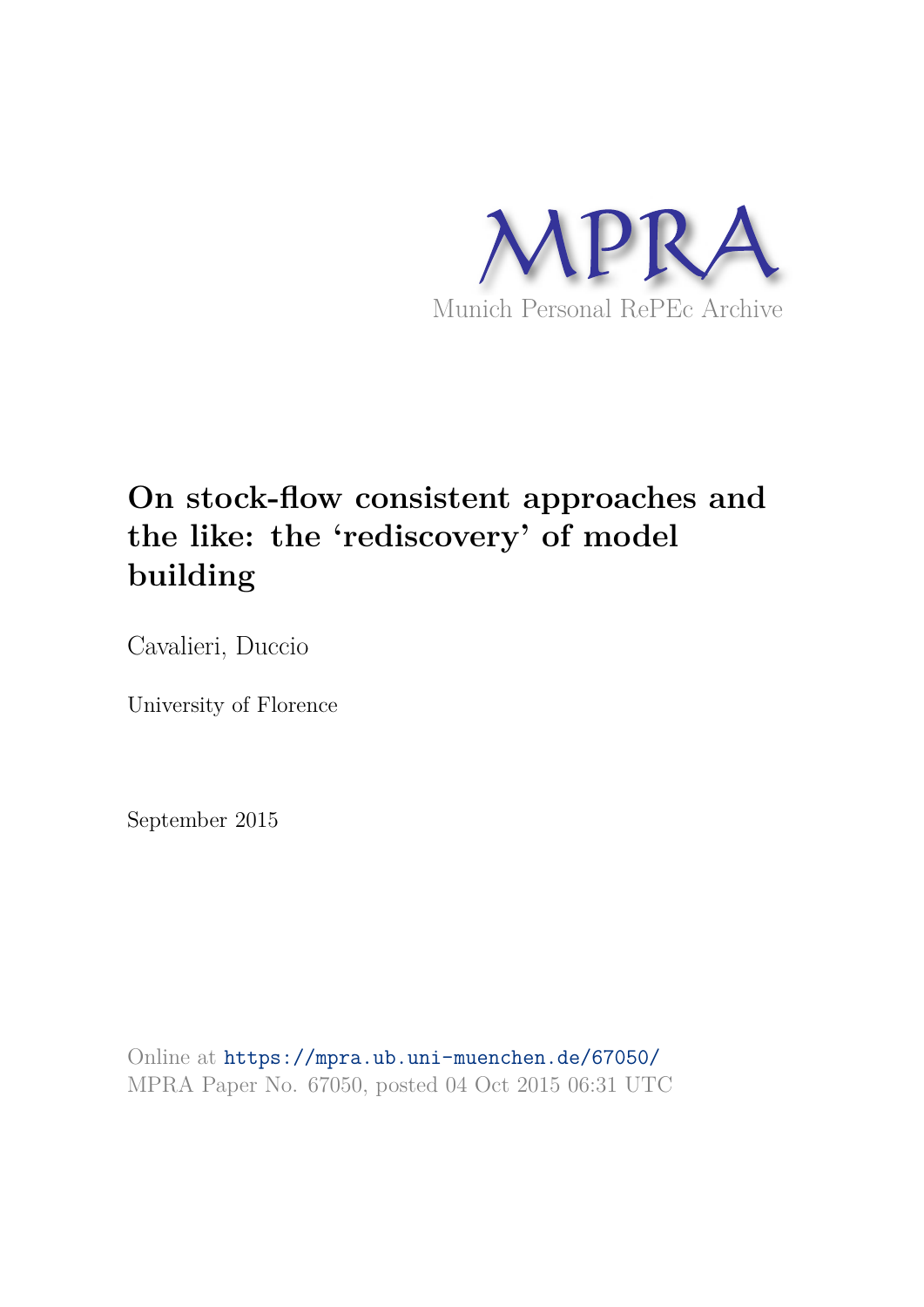#### **DUCCIO CAVALIERI**

(University of Florence)

## **ON STOCK-FLOW CONSISTENT APPROACHES AND THE LIKE: THE 'REDISCOVERY' OF MODEL BUILDING.**

#### **1. A Copernican revolution in the theory of economic policy?**

There have been in recent times in the theory of monetary and fiscal policy frequent claims of substantial changes implying an abandonment of old-fashioned views and the adoption of new and better methodological perspectives. 'Stock-flow consistent approaches' (SFCA) to macroeconomic modelling, 'modern monetary theory' (MMT) and the like have been described as an epochal methodological revolution. Are they really such? Or are they ingenuous rediscoveries and doubtful 'remakes' of past theories? This is the controversial subject of the present essay.

SFCA and MMT are two popular schools of thought. They have been boasted by their promoters as innovative and heterodox post-Keynesian new generation methodologies, suited to provide a rigorous and internally consistent accounting framework for the analysis of a modern economic system, as a whole.<sup>1</sup> But they have also been criticised as collections of familiar truisms: those that everything comes from somewhere and goes somewhere else, that flow variables cumulate over time into stock variables and that any source of income must have a counterpart, so that in a closed economy the financial inflows and outflows of the various sectors should sum up to zero. $2$  In the present essay we shall examine these features and distinguish SFCA from MMT.

Let us first consider SFCA. It has been characterized as a post-Keynesian innovative macroeconomic approach based on stock-flow relationships, on the analysis of flows of funds

<sup>&</sup>lt;sup>1</sup> For this characterization, see Godley and Lavoie, 2007, and Wray, 2012.

 $2^2$  See Palley, 1994, for the charge of boasting as significant methodological innovations familiar truisms, resulting from well known national accounting identities.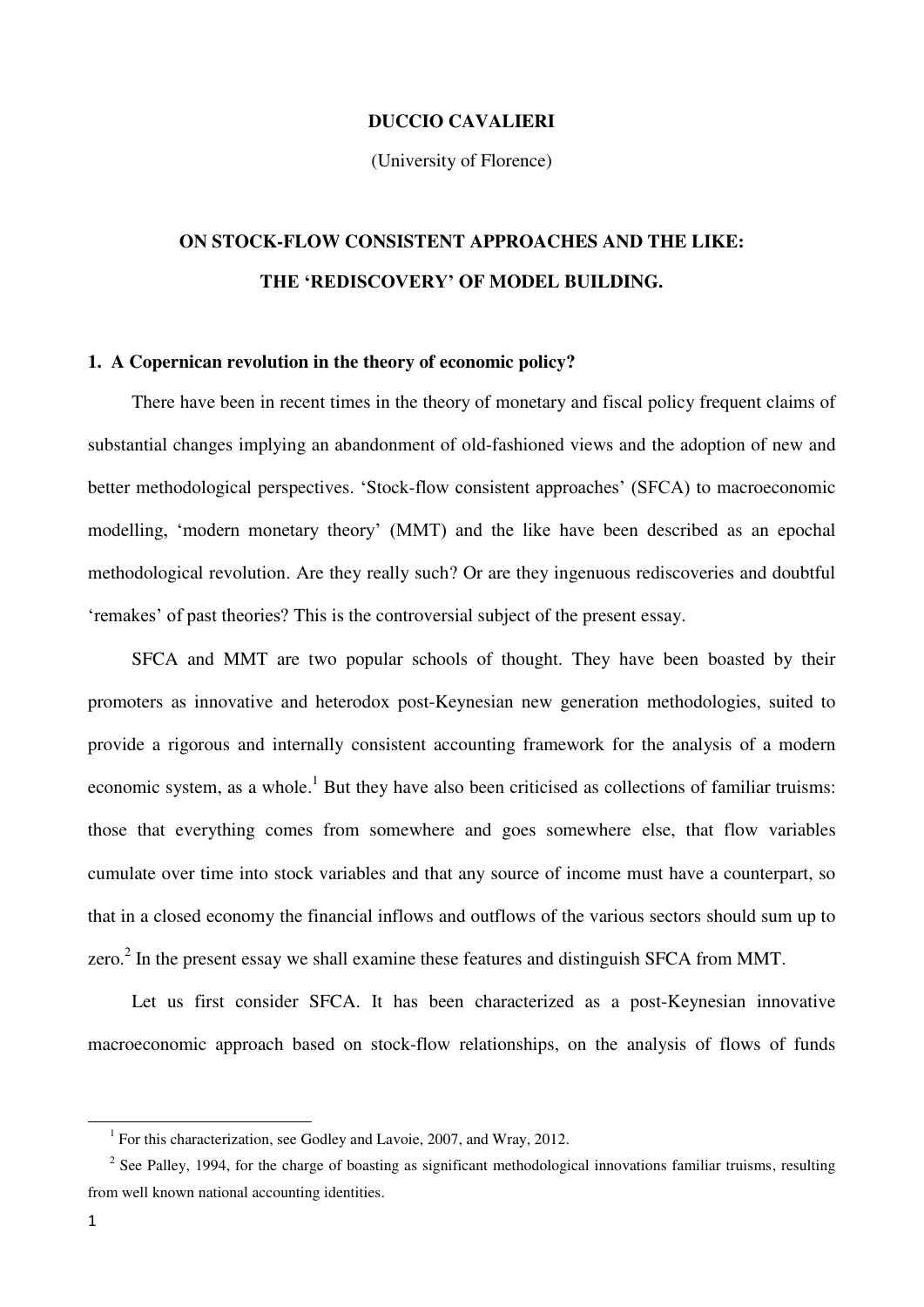between sectors, of interrelated sector balance sheets, of income statements and double-entry matrices. Its essence was authoritatively described by its proposers in these terms:

*" T h e m e t h o d w i l l b e t o w r i t e d o w n s y s t e m s o f e q u a t i o n s a n d accounting identities, attribute initial values to all stocks and all flows as well as to behavioural parameters, using stylized facts so well as we can to get appropriate ratios (e.g. for the proportion of the national* income taken by government expenditure). We then use *n u m e r i c a l s i m u l a t i o n t o c h e c k t h e a c c o u n t i n g a n d o b t a i n a s t e a d y s t a t e for the economy in question. Finally we shock the system with a variety of alternative assumptions about exogenous variables and p a r a m e t e r s a n d e x p l o r e t h e c o n s e q u e n c e s "* . 3

This concise description recalls a familiar method, that of system analysis, an interdisciplinary scientific methodology that has been seemingly applied by SFCA exponents and their fellow travellers without even mentioning it. $4$ 

System theory is a fundamental part of the general theory of knowledge suited to be used in the analysis of the interdependent structural relationships among the interacting components of complex dynamic systems, in a holistic and evolutionary perspective, contrasting with methodological reductionism. It has an epistemological and ontological nature and provides a powerful methodology for problem solving in macroeconomics, management sciences and other disciplines, involving the use of mathematical, statistical and econometric techniques and of control theory<sup>5</sup>. The analyst adopts a strategic point of view, which enables the policymaker to take reasoned decisions in presence of changing circumstances.

<sup>&</sup>lt;sup>3</sup> Godley and Lavoie, 2007, p. 9.

<sup>&</sup>lt;sup>4</sup> The methodology of system dynamics modelling was developed in the first half of last century to handle complex dynamic problems involving heterogeneous types of interacting agents, by Bogdanov, Bertalanffy, Wiener, Vernadsky, Forrester, Bellman, and was recently further developed by Aoki, Yoshikawa and others. Useful handbooks on system dynamics modelling are those of Richardson and Pugh, 1989, and Hannon and Ruth, 2012.

<sup>&</sup>lt;sup>5</sup> See van den Bosch and van den Klauw, 1994, Leigh, 2002, Richardson and Andersen, 2010.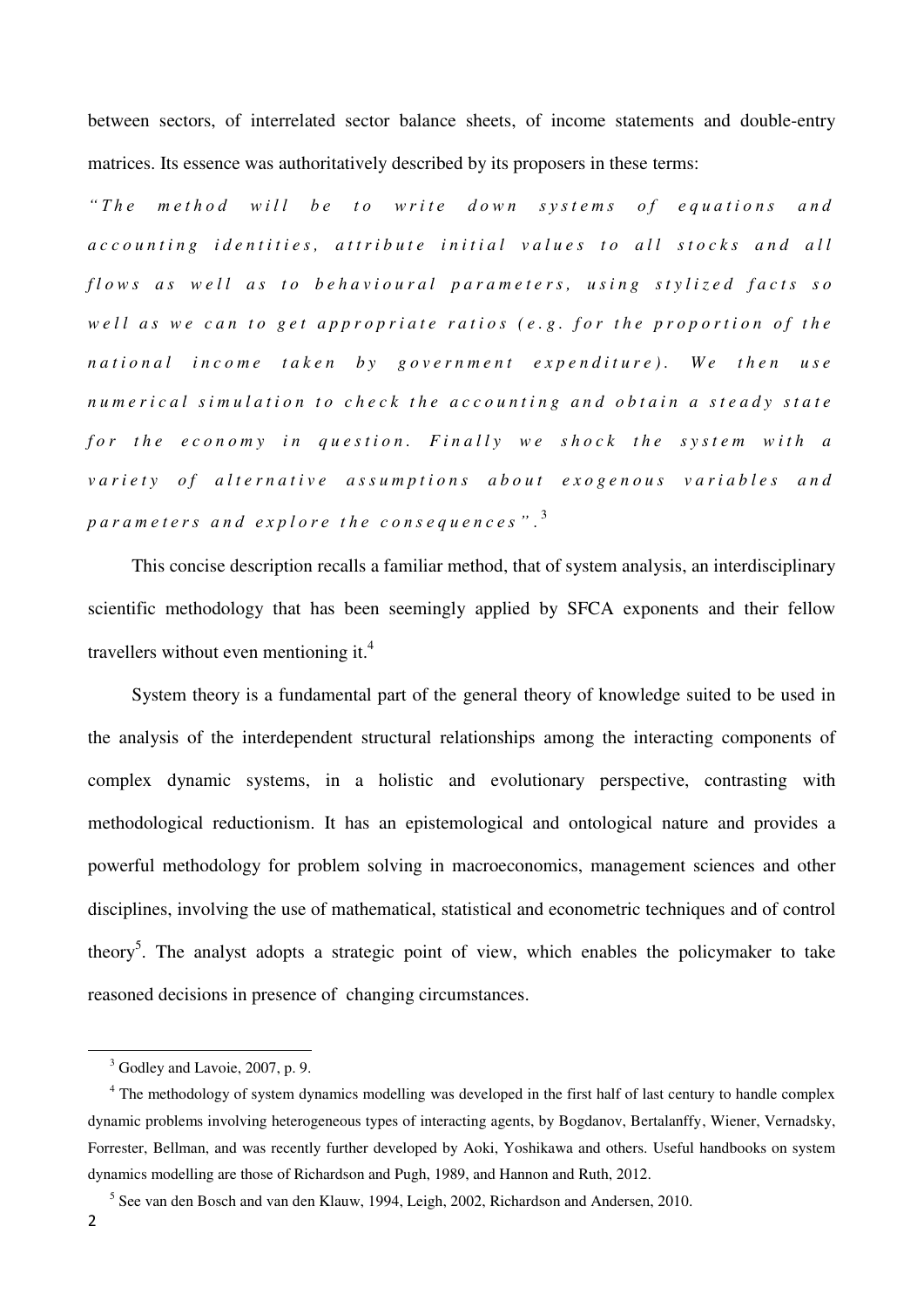As SFCA modelling, system dynamics implies a multi-stage approach. Once the problem to be analysed has been specified, a flow-chart – a detailed causal loop diagram – is usually initially traced to describe the qualitative nature of the problem in a non-mathematical way, by use of state variables (stocks), action variables (flows) and topologic directional connectors (lines and arrows). Continuous lines are used to indicate physical flows and broken lines for money flows.

The next stage of the process is the construction of a mathematical model suited for a quantitative analysis, that is of a set of simultaneous accounting identities and behavioural equations. The model can then be used to make simulation experiments, in computer language. The further stage is particularly important, as it consists in making a dynamic behavioural hypothesis and in its testing and validation. The penultimate stage of the process of system dynamics implies debugging and checking the model, to be sure that it is well constructed. This is usually made by testing the sensitivity of the model to possible shocks and its dynamic stability. The last stage is that of assessing the predictive capacity of the model.

Let us now compare SFCA and system dynamics. They use the same multistage modelling procedures and the same simulation approaches. Both of them involve the definition of problems in dynamic and sequential terms, the identification of stock and flow variables, feedback thinking and computer simulations. And both of them recognize the importance of nonlinearities and make use of difference equations in discrete time and of continuous differential or integral equations. Where is the difference? How innovative is the SFCA methodology?

#### **2. A neglected lineage.**

3 Modelling a dynamic system in economics requires first of all the specification of the system boundaries in time and space and of its stock and flow structure, that is of a set of equations which should describe how the flow variables are integrated over a time interval into the stock variables. To represent structural relationships and to evidence causal links, system dynamics makes use of stock-and-flow diagrams containing three types of conceptual elements: state variables (stocks),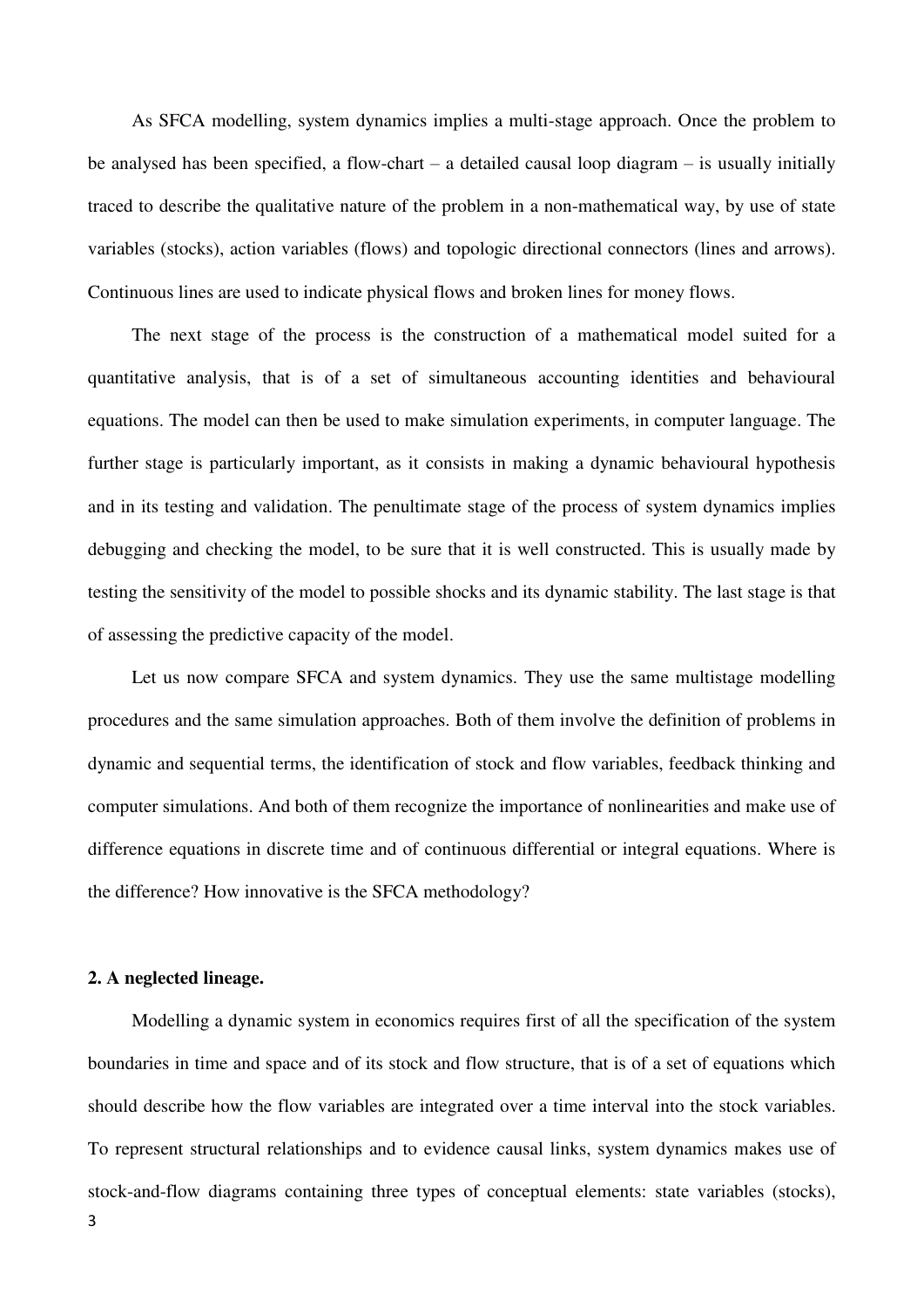reckoned at a single point in time and affected by the past behaviour of the system; action variables (flows), that influence the state variables; and data connectors (arrows, or causal loops).

Production takes time, and so does selling the product. Different productions take different times. Time is an exogenous variable which crosses the system boundaries in the model. A correct specification of the time boundaries of the model and of the time-horizon of simulations is essential. A similar remark can be made as concerns the level and extent of aggregation in homogeneous sectors. Their size is an important analytical dimension.

The use of social accounting matrices (SAM) as a conceptual framework for macroeconomic modelling is not a novelty. It has been practiced since a long time in system dynamics approaches. There is a wide literature on the subject.  $6$  A SAM is an expanded input-output square matrix in which transactor payments and receipts are respectively reckoned in columns and rows. For each account or subaccount the sum of all payments must equal the sum of all receipts. A last row is used to show the combined capital account and one row can be dropped for reasons of redundancy.

In SFCA the use of SAM is a peculiar one. Production is demand-driven and there are no capacity constraints on the supply side. Whatever is demanded within a period is supposed to be produced and sold in it. There can be no inventories of unsold products. This conceptual framework can be used to study the effects of exogenous changes, such as an increase in government expenditure or a rise in exports, through a multiplier analysis. A validation procedure is needed to test the internal consistency of the theoretical hypotheses and the behavioural assumptions of the model.

Particularly important is a correct parameter identification, that is the initial attribution of numerical values to the parameters of the variables in the simultaneous behavioural equations that reflect the motivations of economic agents and the constraints they must face. There are countless equivalent sets of plausible numerical values of structural parameters. The results of the model are sensitive to their choice. They should possibly be based on observation, and reflect empirical or

<sup>6</sup> A basic reference is Thorbecke, 1985.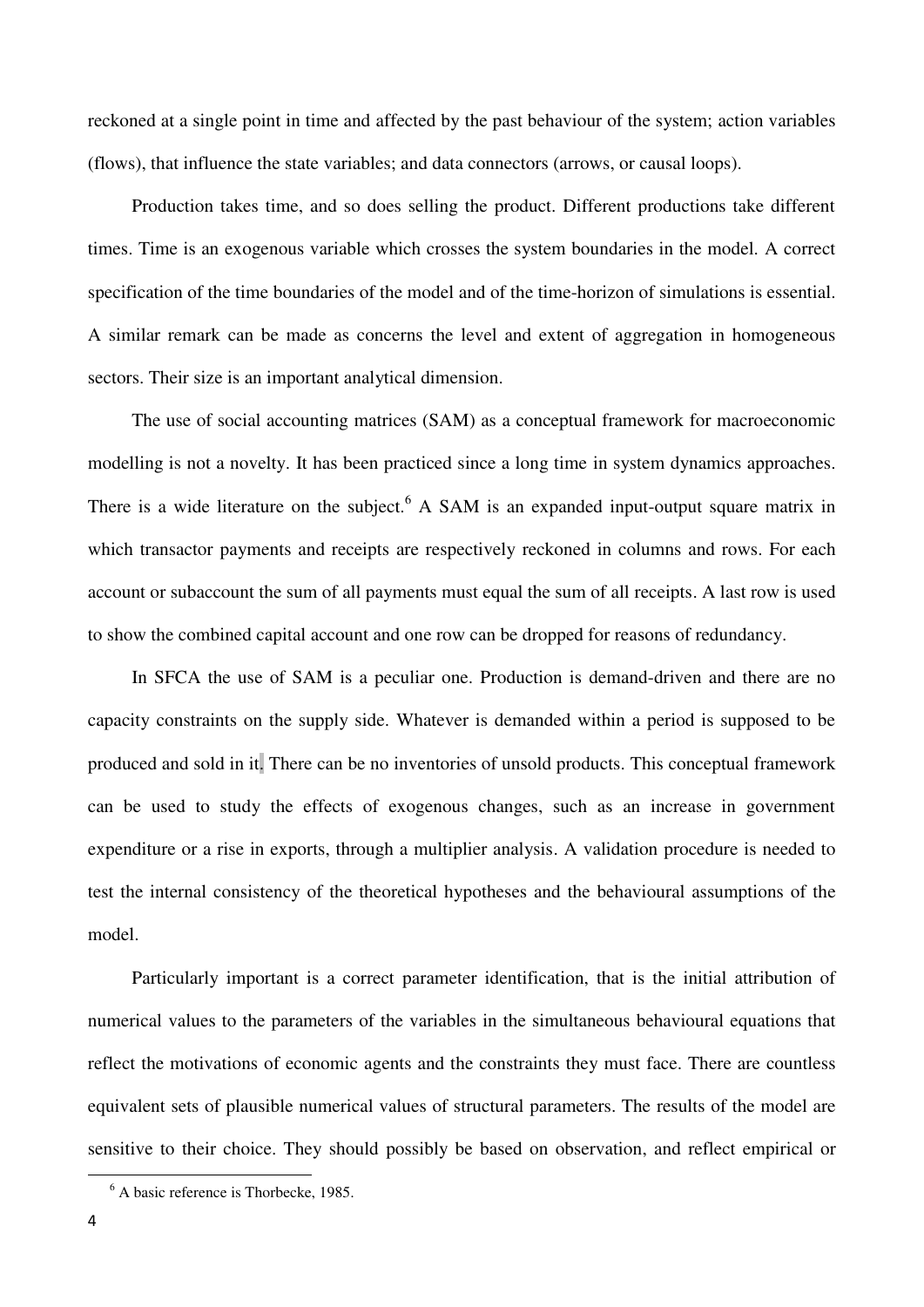experimental statistical data, rather than be rationally estimated by system methods and calibrated on the base of a benchmark year social accounting matrix. In any case, they should not be assumed as scale invariant. System dimensions are relevant.

A specific problem arises from the SFCA ambiguous reference to a steady state equilibrium implying constant relations between stocks and flows, to which the economic system is supposed to tend in the very long-period. Can the long-run configuration of the economy be taken as predetermined. Is this rational? Multiple and unstable equilibria, suited to be described by probability distributions, and chaotic behaviour should not be excluded.

We know that it is easier to compare different policies implying steady states. But is this a sufficient justification? Is there really a need to condition the analysis to the existence of steadystate equilibria, in which the rates of flows and the levels of stocks are stabilized? How should this take place: through changes in government expenditure, or in interest rates?

Other problems in SFCA are related with the opening, the closure and the solution of the models. A basic assumption of theories of endogenous money supply is that at the outset there should not be an initial stock of money. Credit money creation, endogenously determined, should take place later, in form of interest bearing loans, fictitious deposits and overdrafts. It would not, however, be free of exogenous connections. The existence of fiat money should be presupposed, to meet reserve requirements.

The equilibrium closure of the model can take different forms, that depend on the specific nature of the behavioural equations of economic agents, clustered in homogeneous functional categories and unrealistically supposed to obey constant behavioural rules<sup>7</sup>, to have complete information and rational expectations. In SFCA agents do not learn from experience and do not adapt their conduct to changing circumstances and government policies.

<sup>&</sup>lt;sup>7</sup> Key closure rules are those concerning the adjustment mechanism relating savings and investments, or the attainment of the balance of payments equilibrium under fixed or flexible exchange rates regimes.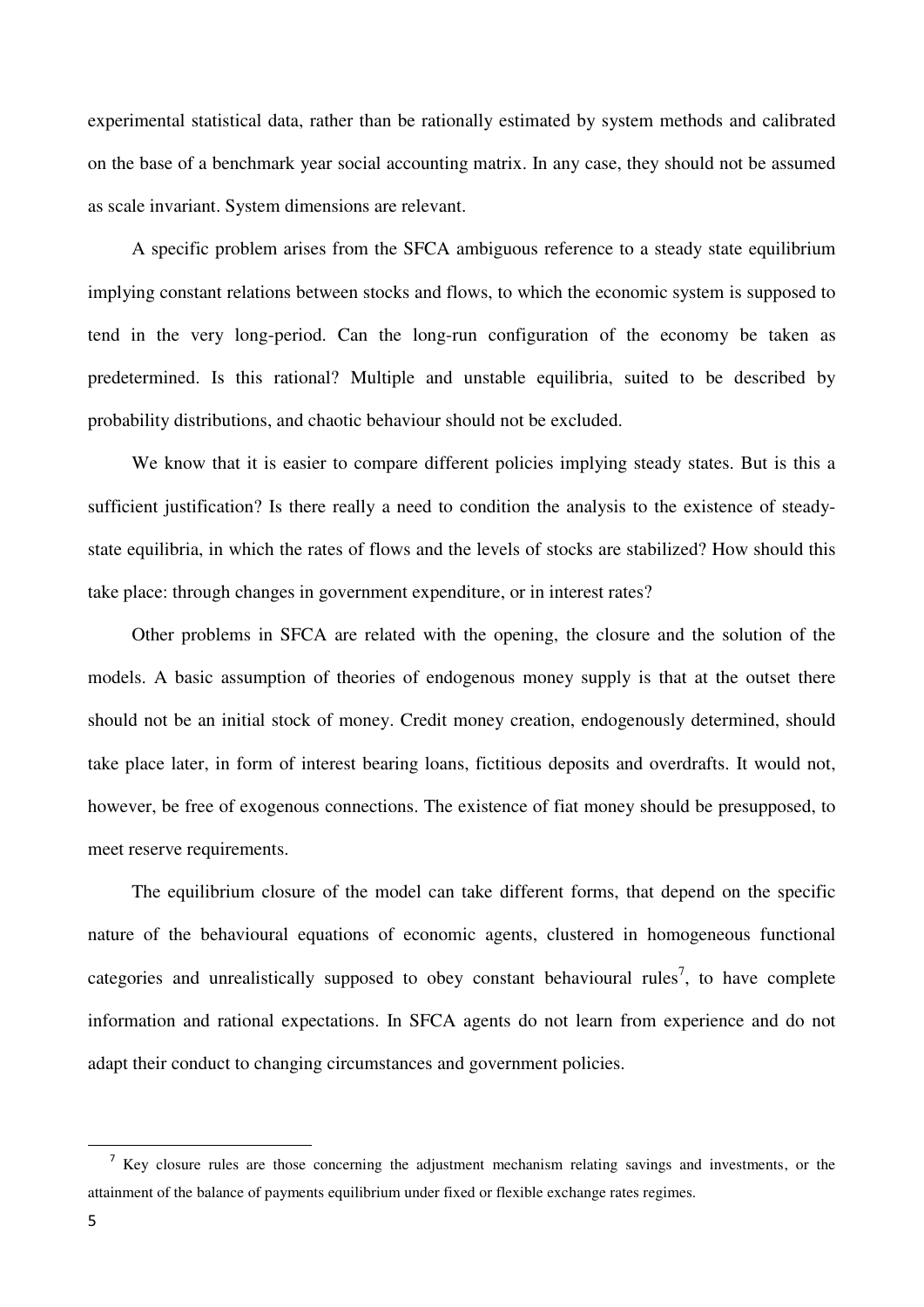To solve the model, its equations must be written in structural form; not in the easier to estimate reduced form, in which the values of endogenous variables depend only on those of the exogenous variables and on possible lagged values of endogenous variables. The solution of models in reduced form can provide information on the sign of functional relationships, though not on their magnitudes.

Other analytical shortcomings of SFCA must also be mentioned. The relations between the macro and the microeconomic levels of analysis are not specified; the degree of industrial concentration and that of capacity utilization of firms are ignored; banks are not distinguished from non-banking financial institutions; and there is no room for heterogeneous agents' conduct at the microeconomic level. The central bank is supposed to act as a price-setting monopolist in the money market, that is to fix its nominal lending interest rate (the rental price of base-money) and to be then committed to provide commercial banks on demand, at that rate, with any amount of basemoney they need to meet possible reserve requirements. Because of this alleged accommodative lending behaviour of the central bank, the supply of money is considered of endogenous nature. This can be questioned. Clearly endogenous, at the macroeconomic level, is only the real supply of money, that is the nominal supply divided by an index of the price level.

Solving the model involves further assumptions, such as the convergence of the economy from its given initial conditions to a steady-state long–run equilibrium. What happens if the model does not converge to a steady state equilibrium solution? There are, thus, in SFCA various problems to be solved. SFCA is a useful methodological instrument for macroeconomic modelling, but no more. It is neither a methodological revolution nor a must And it is not the only stock-flow consistent approach to macroeconomic modelling. DSGE neoclassical and new Keynesian models are also stock-flow consistent.

In spite of these considerations, some policy conclusion of SFCA can be easily shared. The main one is that monetary policy alone cannot maintain full employment and a low inflation rate for a sufficiently long period, unless it is appropriately supported by fiscal policy.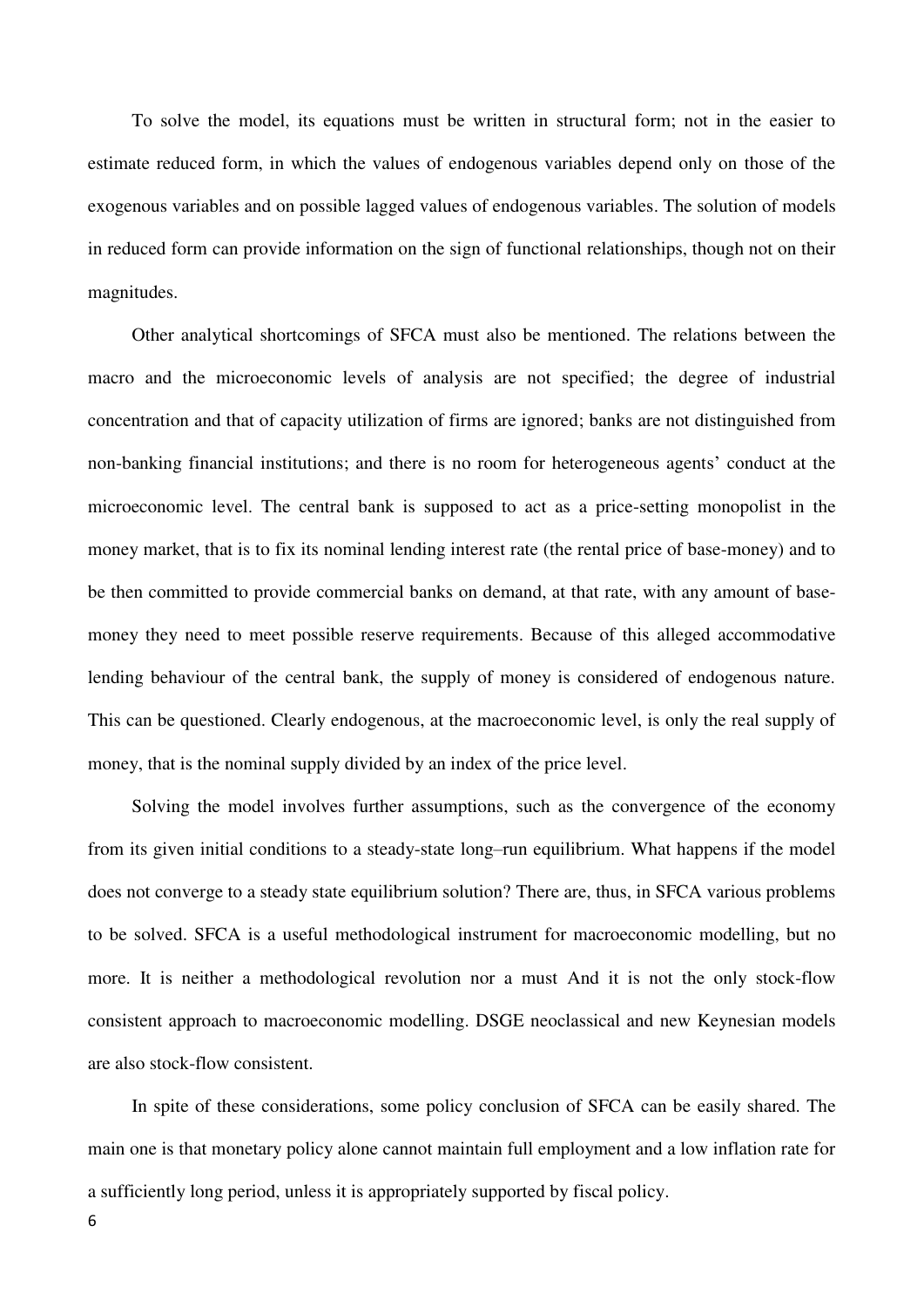Fiscal policy, however, should be carefully used. It affects people's spending behaviour and can determine crowding out effects and a misallocation of loanable funds, if it is practiced above full employment.

#### **3. SFCA and MMT: a comparison.**

MMT, or neo-chartalism, should not be confused with SFCA. SFCA is essentially a set of methodological rules to be used for descriptive and forecasting purposes, MMT is something more. It has a prescriptive nature. It is a policy proposal to escape from austerity by unbalancing the government budget. <sup>8</sup>

As SFCA, MMT has been presented by its proponents as a stock-flow consistent innovative post-Keynesian approach. A methodology that would have uncovered how money really works in a modern sovereign economy.<sup>9</sup> It is claimed that MMT brought the government sector into the simple triangular agent-based monetary circuit involving firms, banks and households, with the intention to highlight a prominent responsibility of the government in policy making.

The fundamental proposition of MMT is that in a sovereign country with fiat money and a flexible exchange rate there are no financial constraints on government deficit spending. The government sector would not be financially constrained. It would not need to tax or borrow to collect financial resources. In other words, it would be technically self-funding. It would never risk to run out of money, because of its power to print money and be solvent.

It is maintained that as a consequence of this alleged unlimited ability to pay without bearing costs, the government of a sovereign country could act as a job guarantee and an employer of last

<sup>8</sup> MMT is also known as 'Mosler's economics'. Warren Mosler is a hedge fund manager, co-founder of MMT. He is a financial supporter of the headquarters of the SFCA circle, the Levy Economics Institute of Bard College, N.Y., a research institution and influential policy think-tank.

<sup>&</sup>lt;sup>9</sup> See Wray,: "To put it simply, we have uncovered how money 'works' in the modern economy" (Wray, 2012, preface, p. 9).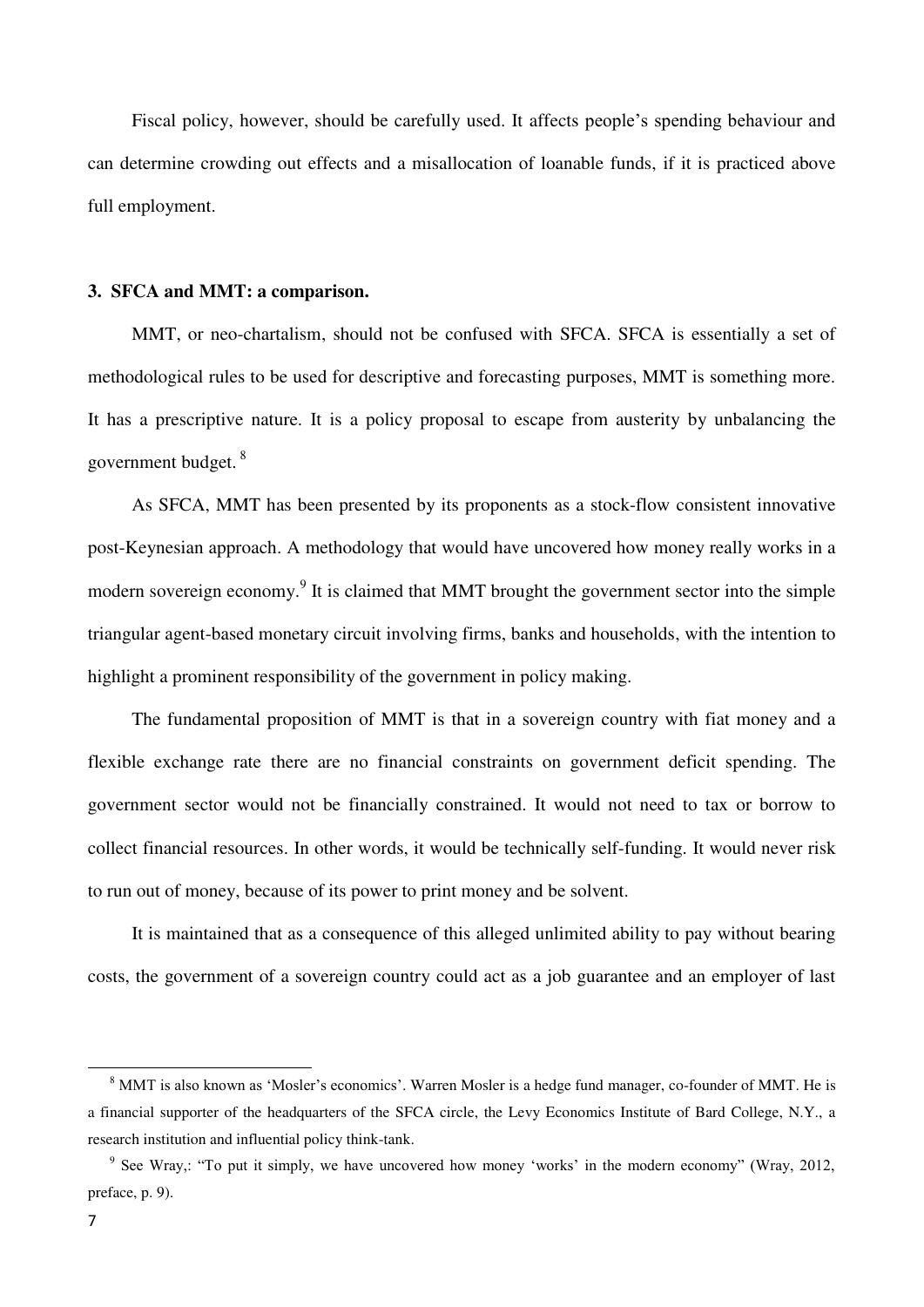resort, at a minimum wage rate. For MMT, below full employment government deficit spending does not matter, since there are no financial limits to printing state money.

MMTers claim that no financial crisis would be so severe that it cannot be faced by a sufficiently large increase of government deficit spending. This is technically correct, but hides a dangerous illusion. Financial limits do not exist, and they should not be legally imposed, but real limits are always present, for the scarcity of productive resources. Their inobservance causes inflation.<sup>10</sup>

Two basic hypotheses of MMT are that there cannot be taxation without previous government spending which should provide the private sector with the fiat currency required to pay taxes, and that there is a need for a 'consolidation' of the activities of the Treasury and the central bank, which have distinct functions but can work in association for stabilising purposes.

MMTers maintain that the consolidated budget of the government sector of a monetary sovereign country can be permanently in deficit. They say: 'Never mind of budget deficits'. They are useful, they stimulate the economy and enrich people, as they increase private wealth, and do not have to be repaid.

Let us therefore consider how the financing of a budget deficit can take place. There are three principal methods: printing money, taxing, and borrowing.<sup>11</sup> Printing creates new base-money. It may be substituted or complemented by taxation, that is by a destruction of base-money, and/or by issue of Treasury bonds, that is by creation of new financial assets. It is important to understand how these operations intersect and how they affect the lending rate.<sup>12</sup>

 $10$  The productive or unproductive quality of government spending should also be considered. Unproductive spending would increase the risk of inflation.

 $11$  There is also a further alternative: that of doing nothing to finance the current budget deficit, add it to the preexisting debt, pay interests on it, manage it and shift the burden of the debt on future generations.

 $12$  Government borrowing or printing new money will probably lead to an interest rate increase and thus determine a crowding out effect on private investments. But while government borrowing drains liquidity from the market, and thus has a deflationary effect, printing new money is inflationary.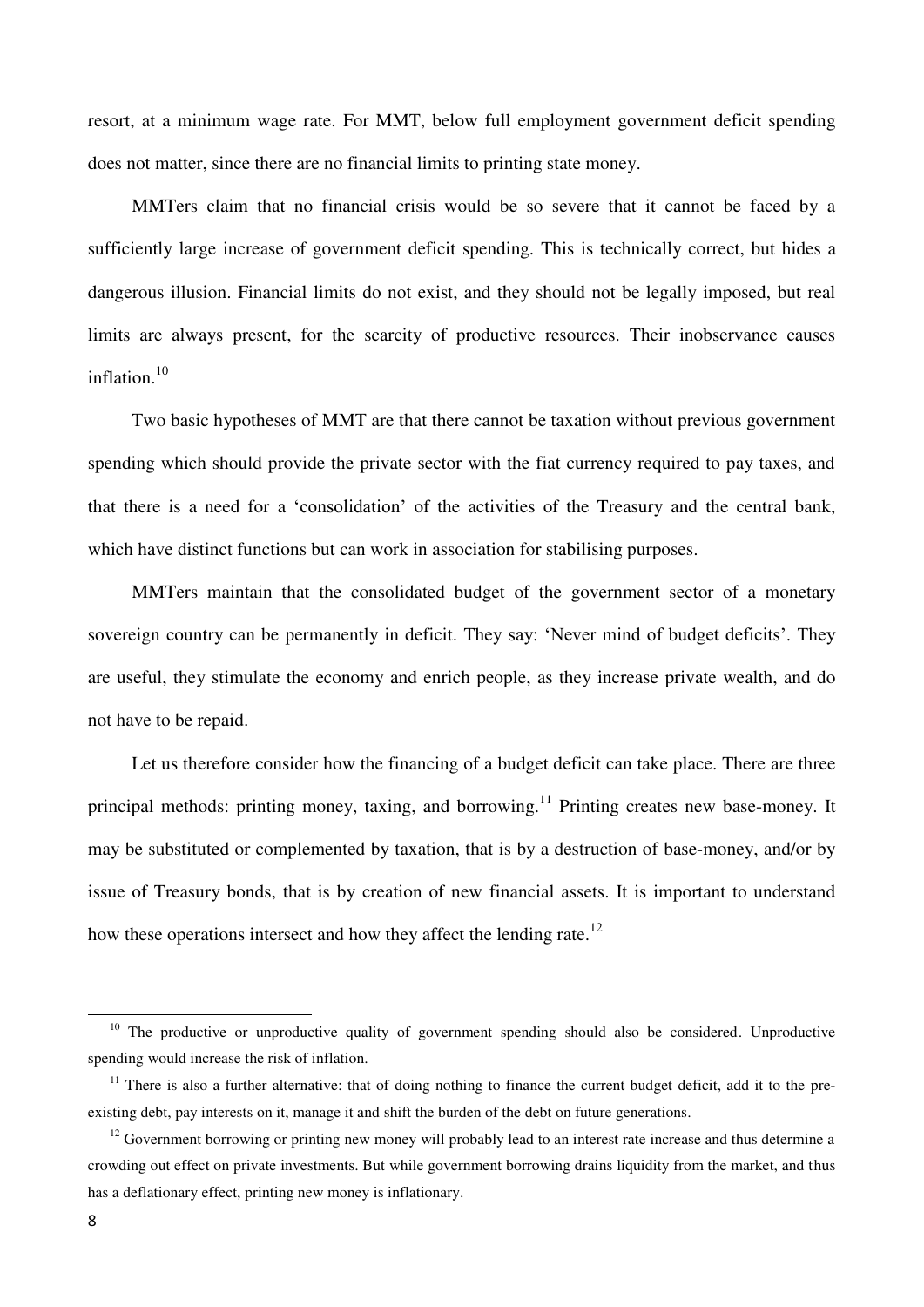Treasury bonds must be sold to the private sector, which for this purpose needs additional reserves, that the monetary authority should supply. Government spending adds to commercial banks reserves and to people's demand deposits, but borrowing by selling new Treasury bonds drains liquidity from the market. The relevant point thus is how these two operations involving opposite movements of funds should be coordinated over time.

What is the direction of this particular monetary circuit? Does government spending necessarily come first and taxation or bond issuing follow later on, as assumed by MMT, or vice versa? In the first case, there would be a provisional increase of net private financial wealth; in the second case, a provisional decrease. But the final effect would probably be neutral.

MMTers make large use of the accounting structure of SFCA and of its modelling methods. But MMT should not be regarded simply as a special branch or application of SFCA, paying special attention to the role of financial markets. Unlike SFCA, which has an analytical nature and is fundamentally descriptive and policy-neutral, MMT is an ideologically committed normative approach entailing specific policy recommendations. As a permanent budget deficit of the public sector, the assignment to the government of the role of 'job guarantee' and employer of last resort, and the reject of any proposal of getting growth through austerity.

In spite of its name, MMT is not a theory; even less a post-Keynesian theory. It is not intended to provide a unified body of knowledge and is not in line with Keynes' own views. Keynes opposed the classical myth of the annual balancing of the budget, but did not favour a permanent and unlimited deficit spending. He advocated deficit spending only during a recession, followed by a budget surplus during the subsequent boom, in such a way to balance the budget over the business cycle. Keynes was conscious of the risks of continuous deficit spending. MMTers, seemingly, are not. They argue that whenever the government sector prints new base-money and spends it, people are richer and happier, since government spending adds to net private financial wealth.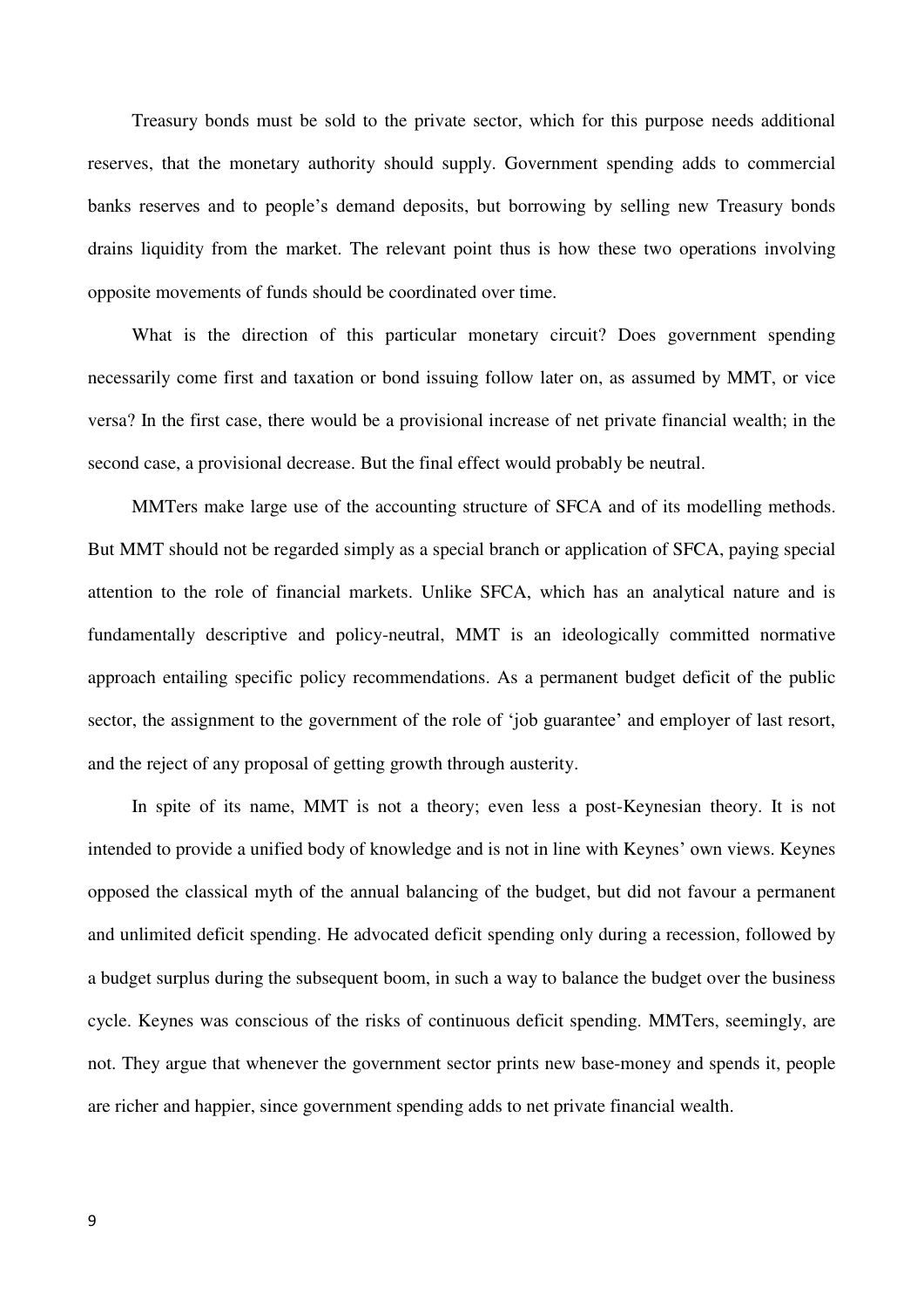This is a naïve and dangerous misconception. Government spending by printing money to is not costless. It causes inflation and the purchasing power of people's savings is reduced. There is no such thing as a free lunch.

As an approach which favours government dirigisme, MMT is not ideologically neutral. But it should not be considered left-leaning because some of its leading exponents are such and full employment and economic welfare for everybody as primary goals. There are neoliberal and neoconservative variants of MMT implying less statist presence, no seigniorage prerogatives of the government sector and no preference for fiscal over monetary policy

#### **4. Circuit theories: a crucial criticism.**

SFCA is considered by Lavoie and others as suited to provide a formal accounting legitimization to agent-based 'monetary circuit theories' (MCT), which should describe the creation, circulation and destruction of endogenous scriptural credit money. That is of a type of money devoid of intrinsic and legal tender value; thus unfit to be intentionally kept as a stock of liquid store of wealth.<sup>13</sup> This is surprising because circuit theories are concerned with endogenous money, unlike SFCA and MMT, both of which highlight the role of the government sector in the creation of exogenous money. In my opinion, they should rather be seen as mutually exclusive.

In MCT three categories of interacting agents – firms, commercial banks and households (firms' workers) – are considered, in sequential order. It is assumed that at the outset bank loans, implying interest payments, are demanded and obtained by firms, that use the credit money to start their production activity. In a second stage, output is produced and output nominal prices are determined following a mark-up rule, which includes a profit margin. Then households are

<sup>&</sup>lt;sup>13</sup> See, for instance, this statement by Godley and Lavoie: "The transactions flow matrix sets the monetary circuit theory – about which so much has been said by French and Italian post-Keynesian school, the so-called circuitistes – within a comprehensive accounting framework, which will help to justify the story told and the claims made by these post-Keynesians" ( 2007, p. 47).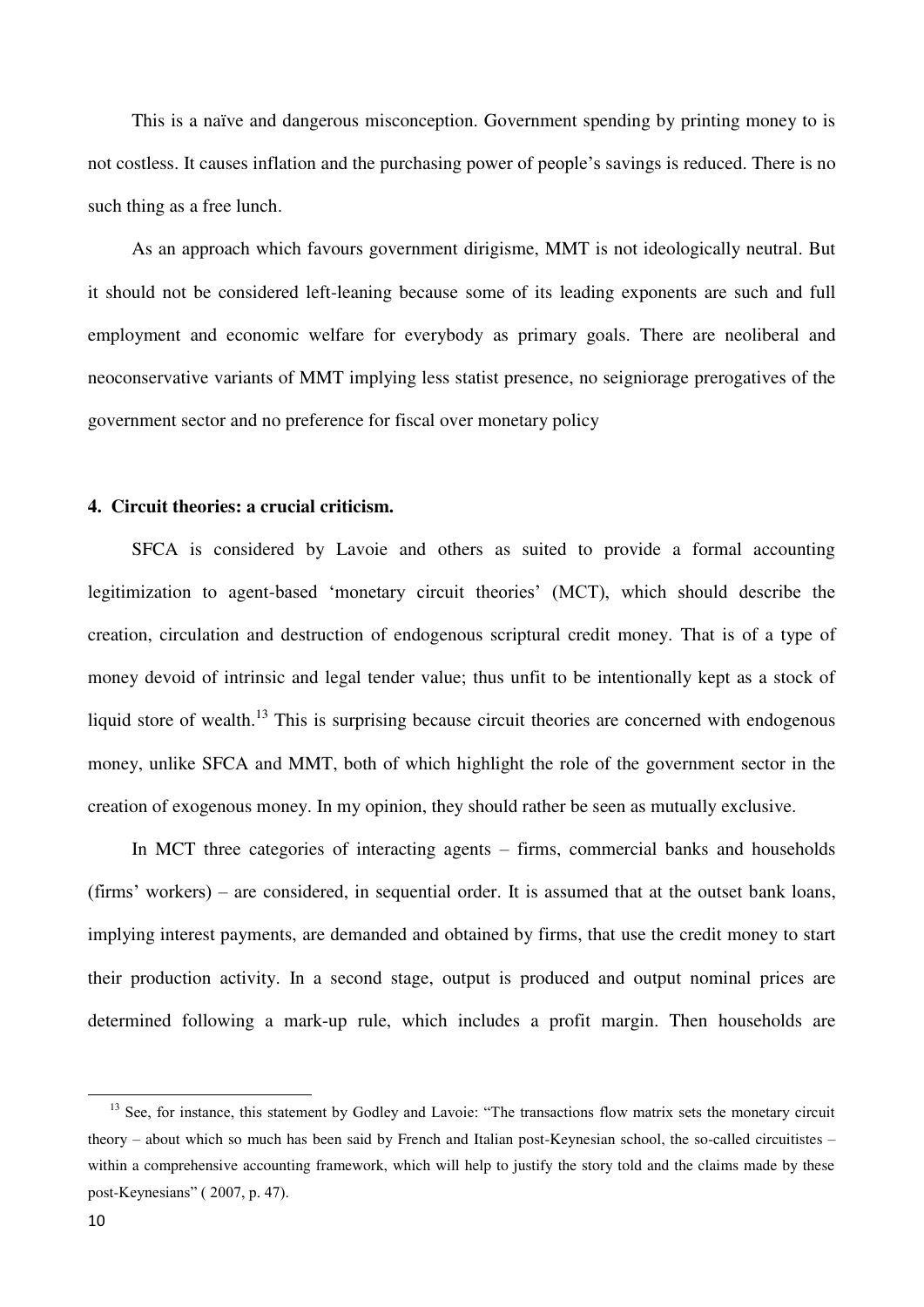supposed to spend the wage bill purchasing firms' goods produced in the period and thus to allow the return to firms of some money.

The relevant question is: the return to firms of how much money? The answer is straightforward: at most – in the limit case in which workers do not save and have no liquidity preference, but spend all their money buying firms' products – the amount of the wage bill, which is less than the money value of output at mark-up prices. That is at most the money needed to repay the principal of their debts to the bank system. Though not to pay also the interests accrued in the meantime on the outstanding loans, as required for a regular closure of the circuit. This is the obtrusive 'profit, or interest, paradox', systematically neglected by circuit theorists.

Let us have a look at the sequence of events typically considered by circuit theorists. They assume: 1) that firms borrow by banks some money – created *ex nihilo* by bank loans and implying interest payments – and use entirely this money as working capital, to pay production costs, including predetermined wages; 2) that this money is thus transferred from firms to households; 3) that when production is completed, firms set output prices under a mark-up rule, which includes a profit margin, and sell their products. It is also assumed: 4) that firms will get as receipts from the sale of output the whole amount of money spent to pay wages and other production costs, plus profits (this is erroneous); 5) that firms will be able to return the money previously obtained to banks, including interests, and thus to extinguish their debts; 6) that banks will then use interest payments to cover current costs and to purchase goods and firms securities.

Let us consider these assumptions. Assumptions 1) and 2) and 3) do not need an explanation; they are sufficiently realistic. The crucial assumption, 4), is counterintuitive; it is entirely unjustified, because wage-earners can save part of their income and hold it, in liquid form, or in bank deposits and financial investments in equities. Assumption 5) follows tautologically from assumption 4) and is also unjustified. Assumption 6), on the spending behaviour of bank revenues, is irrelevant for the closure of the circuit; it concerns its reopening.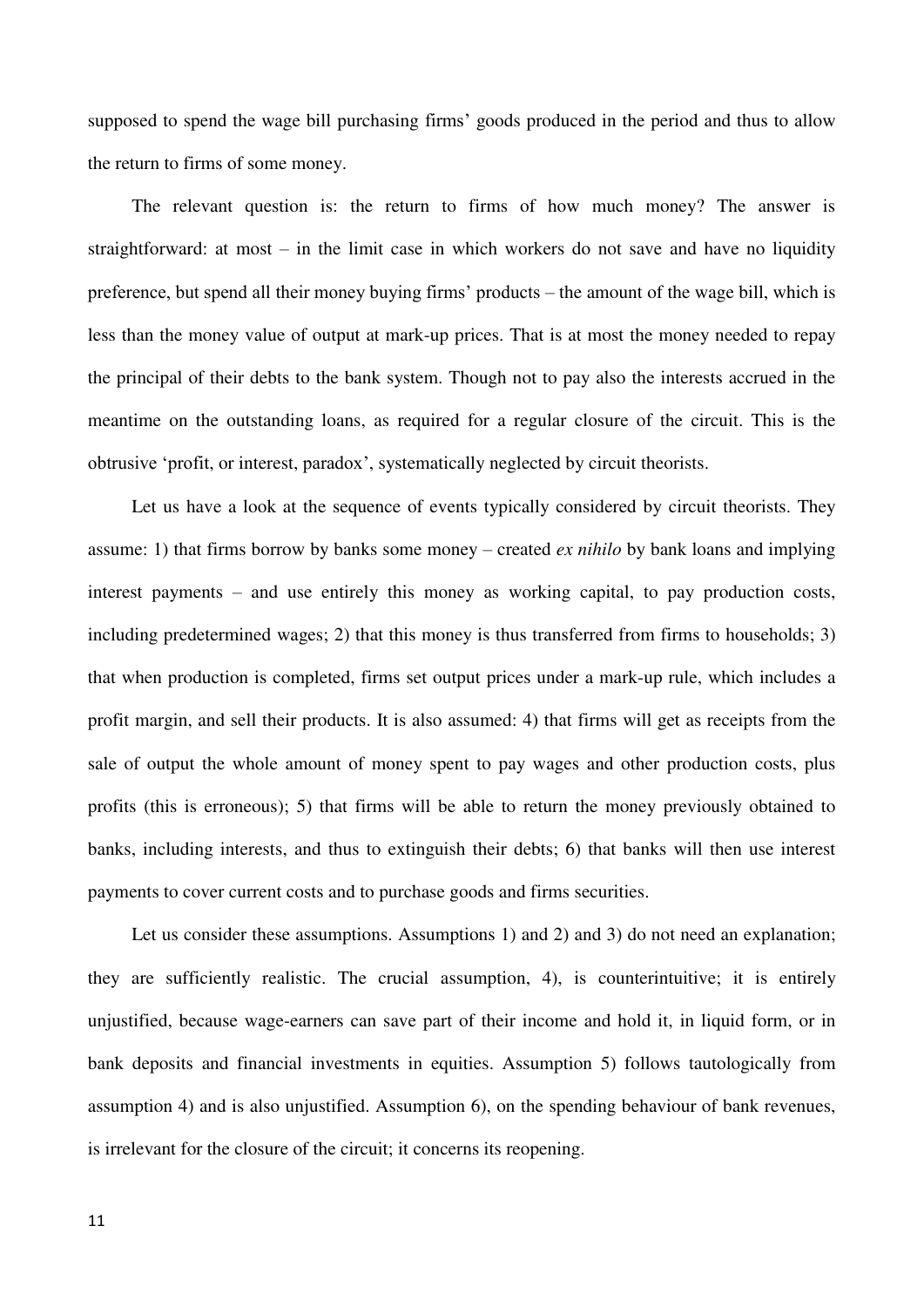Assumptions 4) and 5) cannot be theoretically justified. How can workers, rewarded with a predetermined wage bill, be able to purchase firms' products at prices that include a mark-up over prime costs? Under such conditions, firms as a whole can get back at most the money they initially paid for inputs. No more.

This is, in essence, the profit or interest paradox. Attempts to solve this awkward paradox have been made in various directions by circuitists and their fellow-travellers. It was initially suggested to consider, instead of a single-period monetary circuit, a set of overlapping circuits, implying lagged reimbursements of bank loans in the long period (Parguez). Only part of the outstanding loans would thus be retired in each period. As pointed out by Rochon, this is not a solution. It does not involve the closure of the circuit, but a continuous deferment of the closure. A solution explaining the existence of profits should be found within a single period of production.

As an alternative, it was suggested to assume that additional liquidity will be provided exogenously, by the State, through budget deficits, or by the rest of the world, through the balance of payments. This is certainly possible, but is a typical *deus ex machina* solution and implies a burden which cannot be born for a long time*.*

Lavoie noticed that it was necessary to assume that "the initial finance provided by banks to allow production is in all cases larger than the final finance requirements of firms at the end of the period", thus pointing out that the initial bank loans should be larger than firms' immediate financial needs.<sup>14</sup> In this spirit, Zezza has gone so far to propose that the initial bank loans should cover the wage bill and interests.<sup>15</sup>

Keen denied the existence of a profit paradox, arguing that "capitalists can borrow money, pay interest, and still make a profit", since the flows initiated by the money borrowed by the firms over a year can circulate several times in one year. But he noticed that "the rate at which the bank transaction account turns over each year has to exceed the rate of interest on loans and the rate at

<sup>&</sup>lt;sup>14</sup> See Lavoie, 2001, p. 14.

<sup>15</sup> Zezza, 2012, p. 159.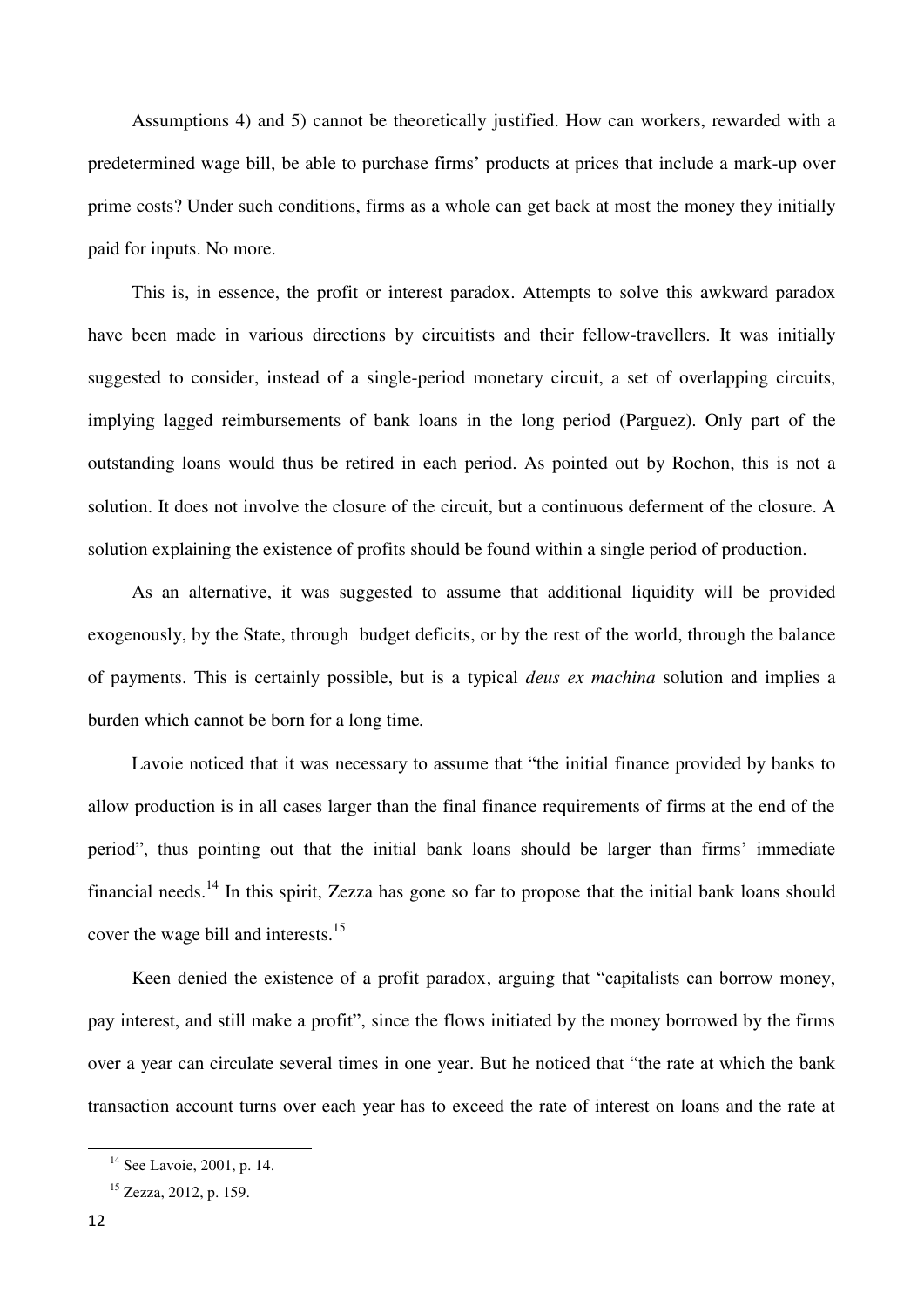which the workers' deposit account turns over has to exceed the rate of interest on deposits" <sup>16</sup>. He took these assumptions as reasonable, but they are not.

Other proposals made by circuitists and their fellow travellers were to assume that even workers can get bank loans; that some firms go bankrupt and do not reimburse their debts, while other firms make profits; to consider firms' unsold commodities as an investment in inventories; to suppose that firms can reimburse their debts in kind; or that money can enter the circuit also through different bank loans, granted to households for consumer credit. None of these proposals to ensures a proper setting of the reflux phase. There is here a real problem; not a pseudo-problem.

The problem was correctly perceived by Marx, who recalled a sort of reflux law of credit money formulated by Tooke and Fullarton, by which credit money was destroyed when bank loans were repaid and undesired excess liquidity was not held. In the introduction ('Einleitung') to *Grundrisse* (1857-58) and in *Capital*, volume II, Marx significantly pointed out that "the class of capitalists cannot extract from the circulation what has not previously been thrown in".<sup>17</sup>

#### **6. A theoretical perspective of monetary theory and policy.**

Post-Keynesian economists have paid large attention to the behaviour of the central bank and the whole banking system in a modern monetary economy. Their approach is that of money endogeneity, suggested by Kaldor to contrast monetarism and developed later on by Basil Moore and others. Banks are supposed to act as an efficient transmission mechanism of monetary policy and to accommodate systematically people's demand for credit.

The fundamental issues of the controversy which opposes money exogeneists to money endogeneists are the direction of causality in monetary theory and the controllability of monetary policy in an institutional framework characterized by the presence of both outside (fiat) and inside

<sup>16</sup> Keen, 2010, p. 10 and 16.

<sup>&</sup>lt;sup>17</sup> Marx, *Capital*, vol. 2, chap. 17, section 1. Ignoring this unequivocal statement, some circuitists have tried to enrol metaphorically Marx among the precursors of circuit theories. This is an evident misinterpretation of Marx's theory.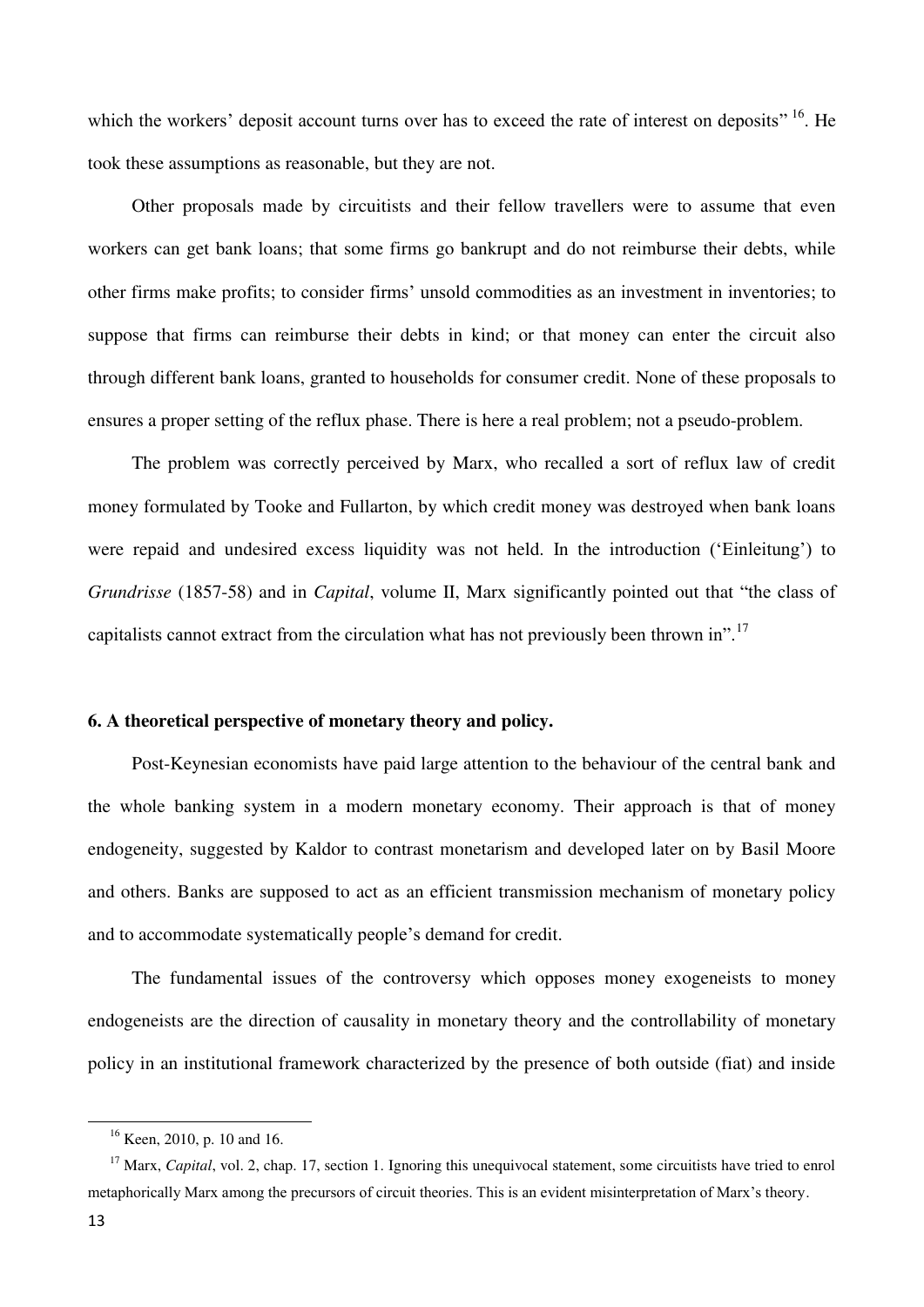(credit) money. What is lacking is a shareable theory of the behaviour of the central bank and the banking system. Do commercial banks receive the reserves of base-money they need, implying interest payments, from the central bank and then lend out credit money with a mark-up rental price to their customers, or not? Is the central bank lending behaviour a purely passive and 'accommodationist' one?

We shall hereafter try to recall  $-$  in a new Keynesian heterodox perspective, with nominal price rigidities, uncertain expectations about the future and non-neutrality of money – the basic guidelines of a realistic and unambiguous theory of banking behaviour. This task implies a refusal of new classical real business cycle theory and a confirmation of the theoretical and practical relevance of monetary and fiscal policy.<sup>18</sup>

We object to the idea of an infinitely elastic money supply schedule. We propose to make a step up in the analysis of the problem, by considering the possibility of an active reaction function of the central bank and of a heterogeneous behaviour of individual banks as concerns the adoption of a reaction strategy to government monetary policy.

It is indeed widely known that some banks first make loans and then look for the required reserves. The strategies adopted by banks differently capitalized, having different portfolio quality and with different risk-taking propensity or aversion, can be either accommodative or not. In general, highly capitalized banks tend to be more risk-averse. In this way, they incur in minor losses in the case of a possible economic downturn. There is a positive relationship between the amount of capital of a bank and its level of risk aversion. A high level of capitalization provides a valid shelter in recession times. Low capitalized banks are more exposed.

An accommodative lending behaviour of the banking system may be considered normal during expansionary cyclical phases; but the empirical evidence suggests that an activist and

 $18$  For the general lines of the new Keynesian perspective on monetary theory and policy, in which aggregate demand plays a determinant role, see Clarida, Galì and Gertler, 1999, and Walsh, 2010, ch. 8.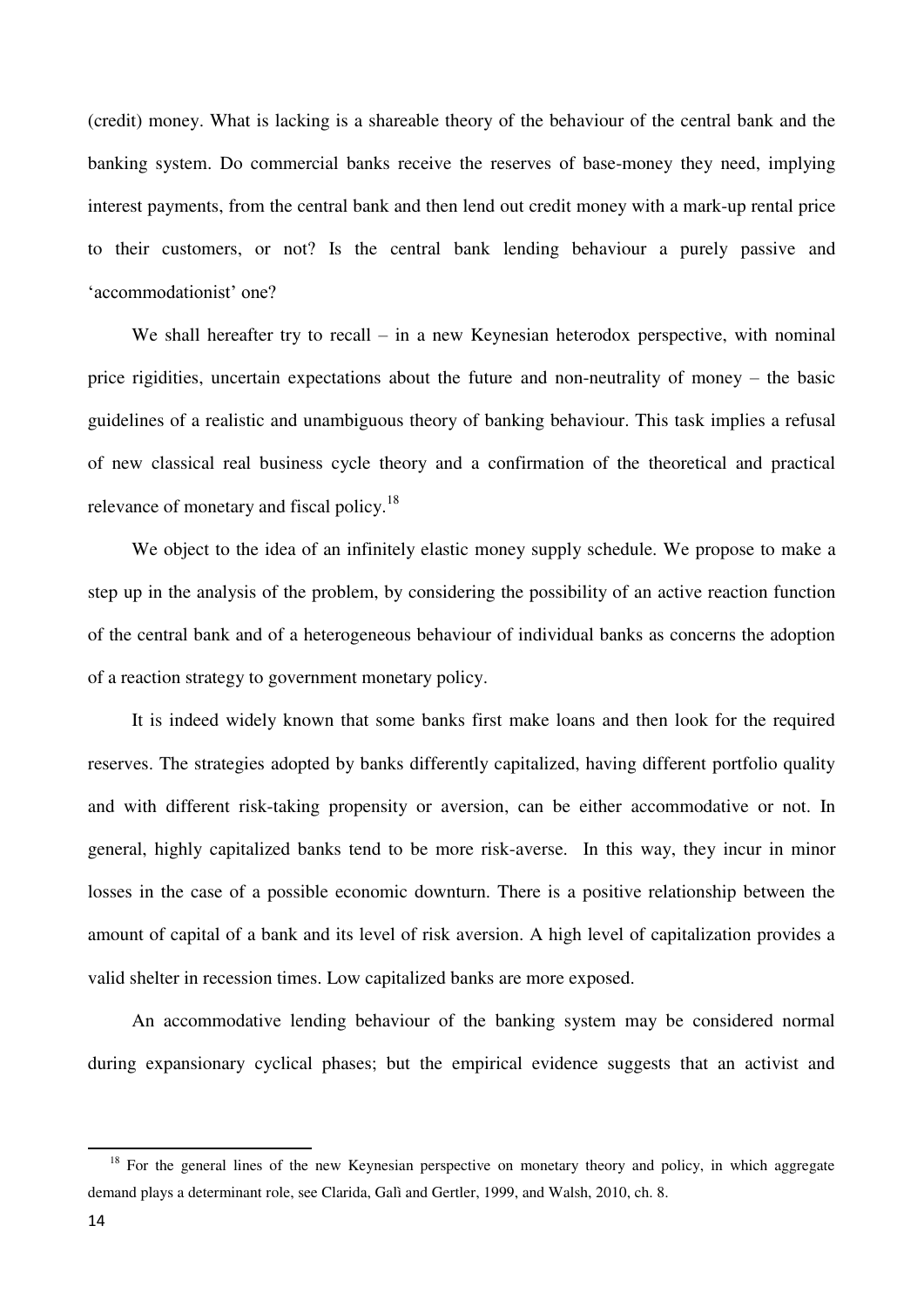restrictive lending behaviour by low capitalized banks usually tends to take place during a recession. Banks' severity in screening risky borrowers obviously increases in hard times.<sup>19</sup>

 Our position does not involve a fully endogenous view of money supply and an accommodationist behaviour of the central bank. We think that when a commercial bank makes a loan to a creditworthy borrower, a fictitious deposit of equal amount, representing a bank liability, is created in the borrower's account. The loan is a bank asset, the deposit a bank liability. The bank customer can withdraw the money borrowed, in the whole or in part. When the loan is repaid, the debt winds up and both the asset and the liability cancel out, for the lending bank and for the borrower.

We maintain that bank loans do not create genuine but fictitious bank deposits ('loan deposits'). Bank loans and fictitious deposits are created simultaneously, by double-entry bookkeeping. Hence commercial banks do not need reserves to make loans. They create out of nothing the endogenous money they lend, on their costumers' demand, subject to reserve requirements set by the monetary authority, in the interest of bank depositors. The reserve regime reduce banks' lending activity, by obliging banks to hold idle reserves, which subtract liquid resources to productive uses.<sup>20</sup>

We do not share Palley's idea that in the course of time the horizontalist position has gradually changed its characteristics and dissolved into the structuralists's view, nor the statement that structuralists took over where horizontalists stopped, filling their omissions and oversights. The two approaches are antagonist and mutually exclusive. They are not different approaches to one and the same theory, the endogenous theory of money supply. Structuralists' alleged fully endogenous money supply position is indeed doubtful. It should be proved, not simply asserted. In our opinion,

<sup>&</sup>lt;sup>19</sup> See Thakor, 1996, Furfine, 2000, Ehrmann and others, 2003, Gambacorta and Mistrulli, 2003.

<sup>&</sup>lt;sup>20</sup> Today full reserve banking – the 100% reserve regime, advocated by Irving Fisher, which would ensure to the state an exclusive 'seigniorage' prerogative – seems hardly conceivable, but it has been re-proposed by Cochrane, Martin Wolf and others, to contrast an easy creation of credit money by the banking system and to achieve greater financial stability.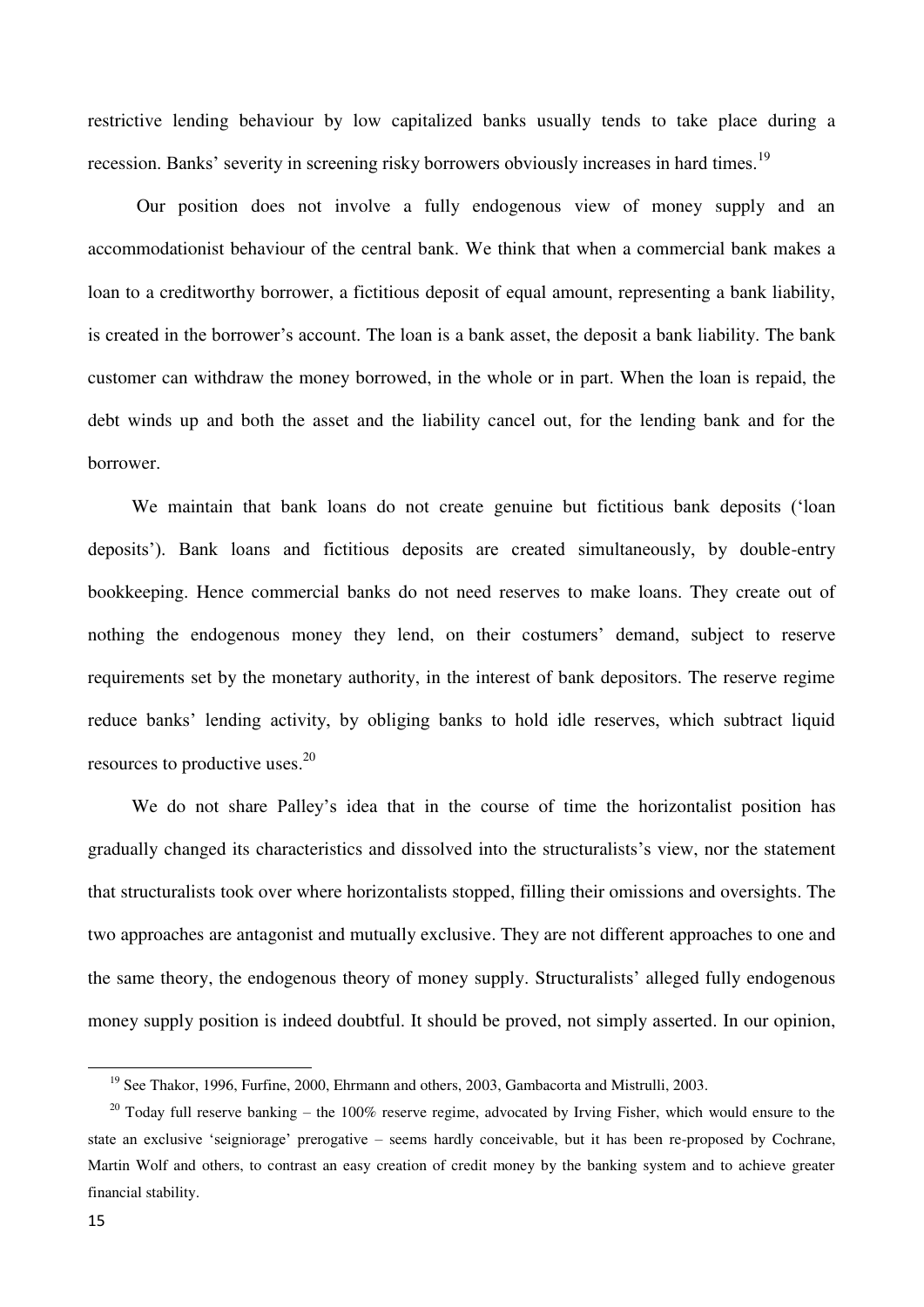structuralism can only be considered as partially endogenous, because the central bank cannot be forced to provide as a lender of last resort additional reserves to the banking system.

#### **6. The weak endogeneity of money supply.**

The monetary authority is a monopolist in the money market. As such, it can choose whether to control the quantity of money and take its rental price for granted, or to control the rental price and banks' reserve requirements and take the quantity of money as endogenously determined. Monetarists opt for the first option. They are, so to speak, 'money-supply exogeneists' and 'interest rate endogeneists'. They consider the central bank as the monopoly supplier of reserve balances and the supply of money as the key policy instrument, whose quantity is determined by the amount of money-base, under direct control of the central bank, times the value of a money multiplier, the reciprocal of the reserve requirement ratio, supposed stable. In their opinion, the velocity of circulation of money is constant and nominal income adjusts to equalize the demand for money to the supply, exogenously determined.

Post-Keynesians, on the contrary, are 'interest rate exogeneists' and 'money-supply endogeneists'. They assume that the direction of causality goes in the opposite direction, from the demand for money to money supply, which in their AD/AS models is endogenously determined, being the result of a passive, accommodative behaviour of the central bank and the whole banking system.

To establish the nature of the nominal supply of broad money one has to consider the length of the time horizon and the transmission mechanism of monetary policy to aggregate demand and other macroeconomic variables. While in the short-run the supply of money can be considered exogenously determined, in the medium and long-run endogenous credit money tends to assert itself as the dominant component of money supply, subject to the limits imposed by reserve requirement obligations. Fully endogenous is only the real supply of money – the nominal supply divided by an index of price level.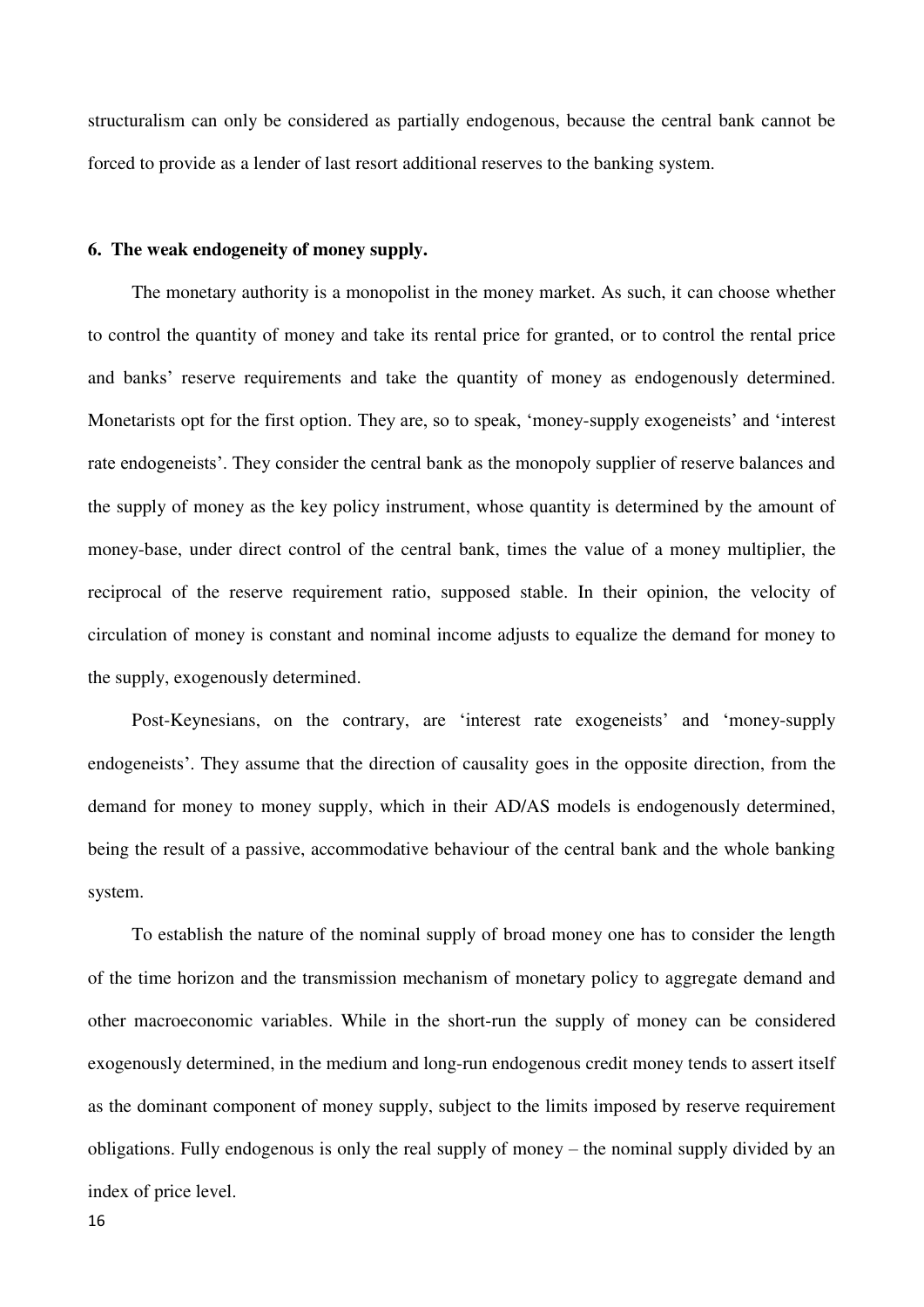As concerns the transmission mechanism of monetary policy, in post-Keynesian theories it is supposed to take place through the impact of changes in money supply on interest rates and then through the complex effects of changes in interest rates on consumption and investment expenditure and, through the Keynesian multiplier, on aggregate demand and the level of income. In monetarist theories the transmission is more direct. It is based on wealth effects, due to the price changes originated by the attempts of economic agents to adjust their liquid balances to the desired levels, restoring the portfolio equilibrium between real and financial assets in the presence of changes in the supply of money, by varying the amount of the expenditure in goods and services. In the longrun this should ensure a neutrality of money, through a non-neutrality in the short-run.

The distance between the theoretical stances of monetarists and post-Keynesians on the nature of the transmission mechanism of monetary policy on aggregate income and expenditure, however, should not be overemphasized. There are not today, under inconvertible paper money regimes, transmission mechanisms that do not imply changes both of prices and of interest rates.

The bi-directionality of the causal order between real and monetary variables is generally recognized. There are different views only on the time-length of changes in interest rates, which monetarists regard as destined to be rapidly offset by price changes, whereas post-Keynesians do not.

17 In the 'old view of money', the supply of money was under full control of the monetary authority. Its amount was determined by multiplying the quantity of base-money, exogenously created by the monetary authority, by a stable money multiplier. The schedule of the supply of money was represented by a vertical line in the quantity of money-interest rate Cartesian space. Fundamentalist post-Keynesians, on the contrary, regarded the rental-price of base-money as set by the central bank, that would then be committed to create base-money out of nothing and to lend on demand at that price any amount of money to commercial banks. Bank reserves would therefore be created by the central bank on demand, after loans are made by commercial banks. At their turn commercial banks would be committed to satisfy the forthcoming demand for loans by credit-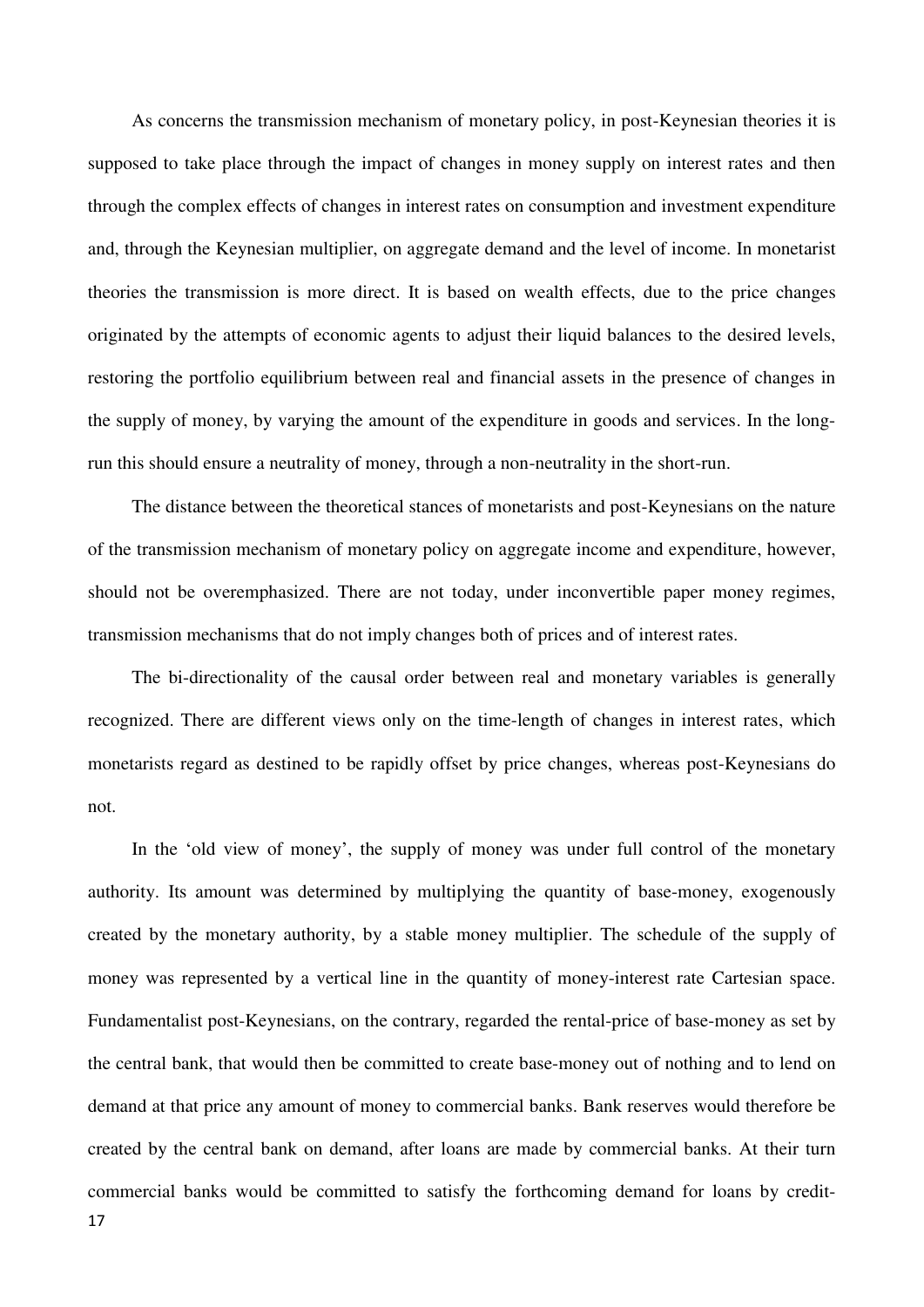worthy costumers at the lending rate set by the central bank, augmented by a reasonable mark-up. The whole banking system would thus act as price-setter and quantity-taker.

The traditional view according to which the monetary authority could control the stock of base-money, established after the first world war, was dismissed and it was maintained that not only the supply of base-money, but the whole process of money creation had to be treated as endogenous. The overall supply of money was therefore generally considered demand determined and represented by an infinitely elastic horizontal line, set at the current level of the interest rate. Banks were regarded as financially unconstrained. This was the description of a limit case, not the norm.

Other post-Keynesians, the 'structuralists', took a less fundamentalist and more realistic stance in their opposition to the monetarism. They considered the economic system in its totality, focusing on the complex interrelations between its elements, and paid particular attention to economic agents' liquidity preference and to the dual nature of money, a means of payment (a flow variable) and a store of wealth (a stock variable). They refused to share the idea of a systematic full accommodationist behaviour of the central bank, maintained that money supply does not necessarily adequate to money demand and regarded money supply as an upward-sloping schedule, instead of a horizontal one. The role of the demand for money was therefore enhanced and that of money supply downgraded. There could be credit rationing, due to banks' liquidity preference. The search for equilibrium in the money market could be pursued through interest rates adjustments. But they would take some time to produce results. $21$ 

For structuralists, banks are not financially unconstrained. The central bank can impose collateral requirements and penalty rates and can even refuse to lend. In any case, time would be required for accommodation and in the meanwhile expectations could change and financial

 $21$  There could be, however, a technical limit, if the short-term nominal interest rate set by the central bank would fall below zero. This would discourage economic agents from holding inactive excess reserves and could disturb the functioning of the money market.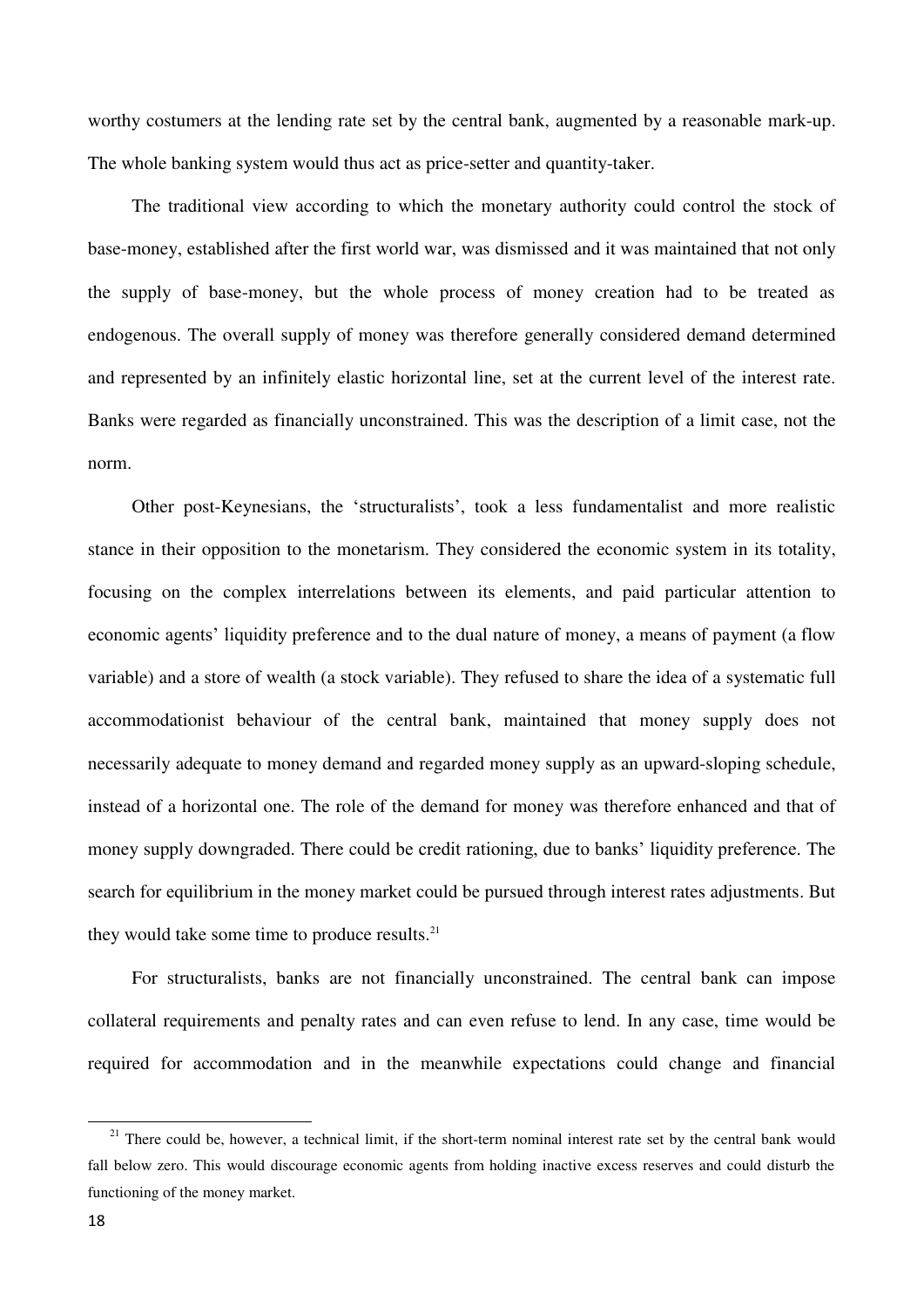innovations, such as assets and liabilities management by banks, could take place. This is, in our opinion, a more realistic point of view, which is further enforced if one considers the analytical role played by Keynes's finance motive for holding money, systematically underrated by endogeneists and neo-Keynesians. Cambridge Keynesians accept the idea that loans create deposits and deposits make reserves and think that as long as central banks choose to set their short-term lending rates, rather than to control directly the supply of base-money, the money supply as a whole can be regarded as an endogenous variable. They point out that the ratios between bank loans, deposits and reserves are nearly constant in historical time. Other structuralists take a less fundamentalist stance and support the idea of an upward-sloping supply curve. $^{22}$ 

The debate between horizontalists and structuralists went on for decades without reaching definitive results and clear policy conclusions. The limit cases of a vertical and a horizontal money supply schedule were gradually dismissed, but no unified post-Keynesian monetary theory ultimately emerged. Most structuralists are prepared to admit that the supply of credit money is only partially determined by the demand for bank loans. Hence not entirely determined. They think that the supply of base-money by the central bank is not always and necessarily accommodative. They prefer to adopt a sequential time framework, instead than a single period one, and they regard the liquidity preference of banks and their asset and liability management propensity as important factors in the analysis of the behaviour of the banking system.

#### **7. On the transmission mechanisms of monetary and fiscal policies.**

As a result of this formulation, the endogeneists' fundamental assertions that the central bank is committed to create base-money and that commercial banks create deposits by their loans should not be completely abandoned, but should be correctly interpreted and qualified, with the purpose of reconciling the opposite views of money supply. Both of them include some elements of the other,

 $22$  See Dow, 1996, and Chick and Dow, 2002.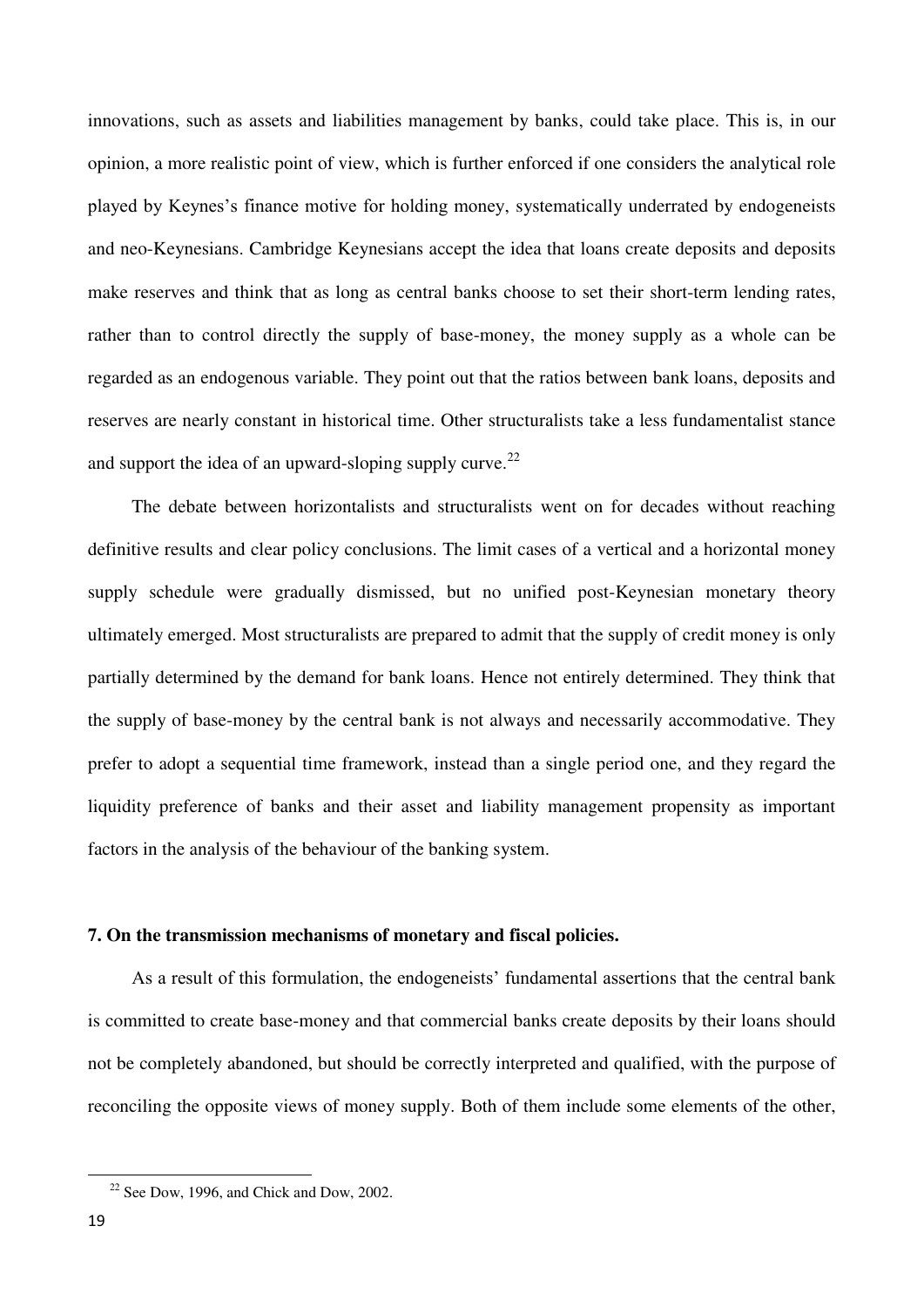in form of exogenous or endogenous constraints.<sup>23</sup> On one hand, the endogenous credit money created and destroyed by the banking system is subject to an exogenous constraint, represented by the given interest rate required by the monetary authority on its loans of reserve money. The sensitivity of the stock of money to interest rates is however questionable, because people's demand for credit money in the form of fictitious deposits and bank overdrafts is not sensibly affected by the level of interest rates. On the other hand, the amount of the exogenous fiat money issued by the monetary authority is determined on the basis of the quantity of reserve money needed by the commercial banks and provided by the central bank or by other banks, through the interbank lending market.

The conventional picture of the credit system is thus unfaithful. Banks are in business to lend, but in a market economy they are not forced to lend.<sup>24</sup> Bank lending is a free activity. This state of things, as one can easily guess, has important policy implications.

The role of banks in the transmission of monetary policy is fundamental. The central bank controls the money supply by raising or lowering the reserve requirement and by buying and selling bonds. Commercial banks create credit money, transform short-term liabilities into longer-term assets and provide securitization. They are not simple intermediaries between savers and borrowers.

The transmission of monetary policy takes place through different channels. The most important are the credit channel, which operates through bank lending, and the bank capital channel, which affects the balance sheet. Other transmission channels are the interest rate channel, the exchange rate channel and the asset price channel, which affects the link between money and equity prices and determines wealth and real balance effects (crowding out effects). Their quantitative significance can be evaluated by calibration and simulation techniques.

<sup>23</sup> As noticed by Nick Rowe in a Canadian blog (*The Supply of Money is Demand-Determined*, "Worthwhile Canadian Initiative", April 01, 2012).

 $^{24}$  In Ireland, for instance, banks have been recently recapitalised and since 2012 are obliged by a code of conduct to lend to small and medium businesses in distress.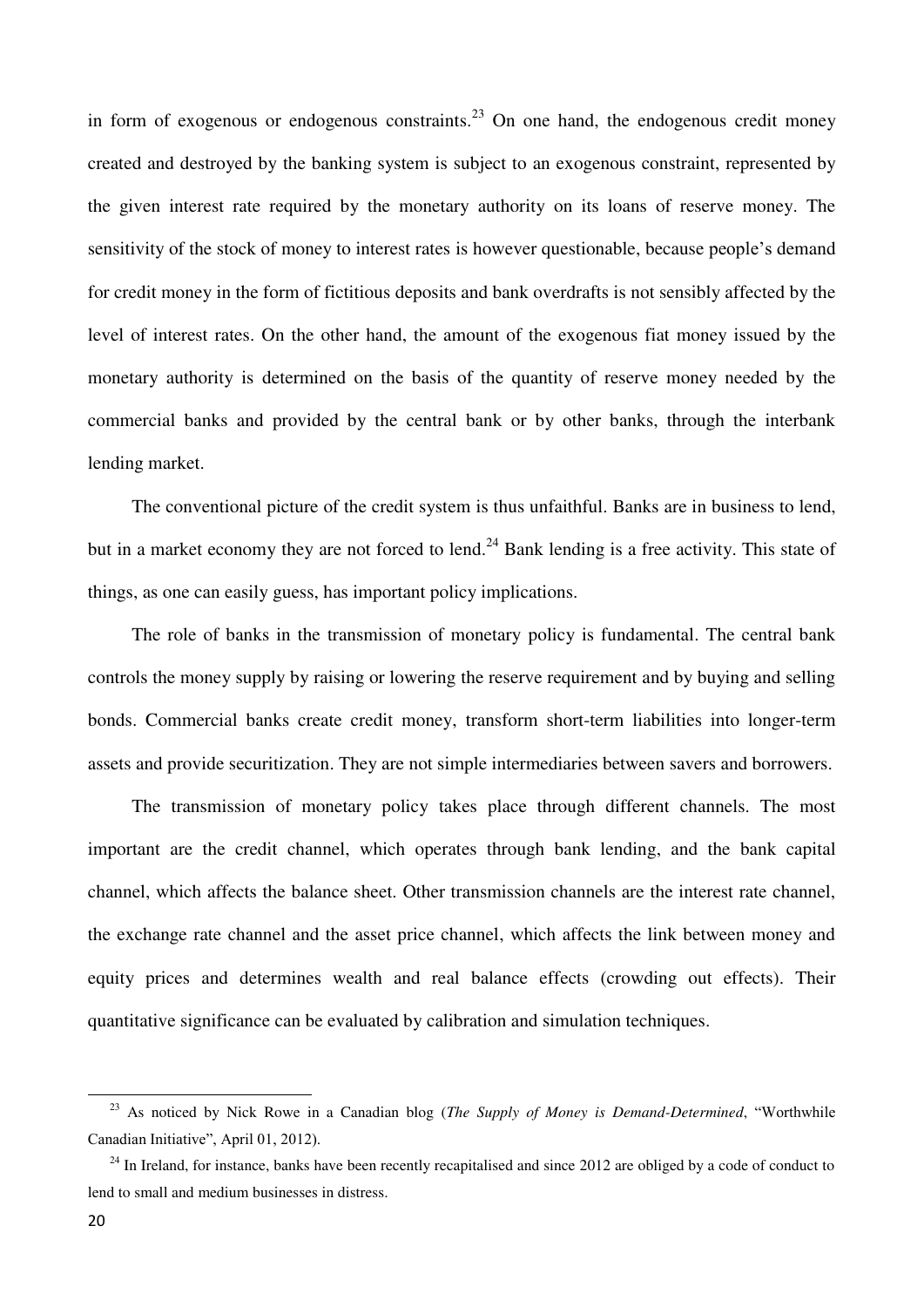Understanding how the transmission mechanisms of monetary policy operate is crucial for answering monetary and fiscal policy questions. The points we want to stress are that the bank lending channel does not imply an accommodative banking behaviour and that the fiscal policy transmission mechanism, which can affect both the demand and the supply side of the economy, is subject to short-run dynamic instability and implies important time lags in the response.<sup>25</sup>

The consequences of this conceptual clarification are far reaching. They will be here recalled in a Keynesian theoretical perspective. Keynes did not refuse categorically the quantitative theory of money, but criticized its cash balances version. He indeed completed the Cambridge quantitative equation  $M = kY$ , where k is the proportion of Y held in cash balances, by adding to the transaction and the precautionary demand for money  $L_f(Y)$  and later on the demand for pre-financing real investments. The result of these Keynesian innovations has been the disappearance of the simple proportionality relationship between the demand for money and income, postulated by neoclassical authors, who considered only the commodity market (inclusive of the market of labour-power) and the money market. What Keynes did not accept was the rigid versions of the quantitative theory, where the demand for money was considered a stable function of nominal income.

The reason of Keynes's dissent was a twofold one. On one hand, he thought that in the presence of unemployed resources an increase in the quantity of money would not necessarily cause a rise in prices. It would rather tend to determine an increase in output. On the other hand, Keynes maintained that the impact on the price level of an increase of money supply could be offset by a rise in people's liquidity preference, due to the reduction of the interest rate caused by the increased supply of money. In other words, Keynes thought that changes of money supply *M* would affect the values of *k* and *i*, rather than directly that of the price level *p*, which determined *Y.* The price level *p*, for Keynes, was determined by the cost of production and the profit margin.

The traditional version of the quantitative theory – Fisher's identity  $MV = PT$  – was untenable for Keynes, as it was based on the unrealistic assumption of constancy of the velocity of circulation

 $25$  On the effectiveness of fiscal policy, see Auerbach, 2003.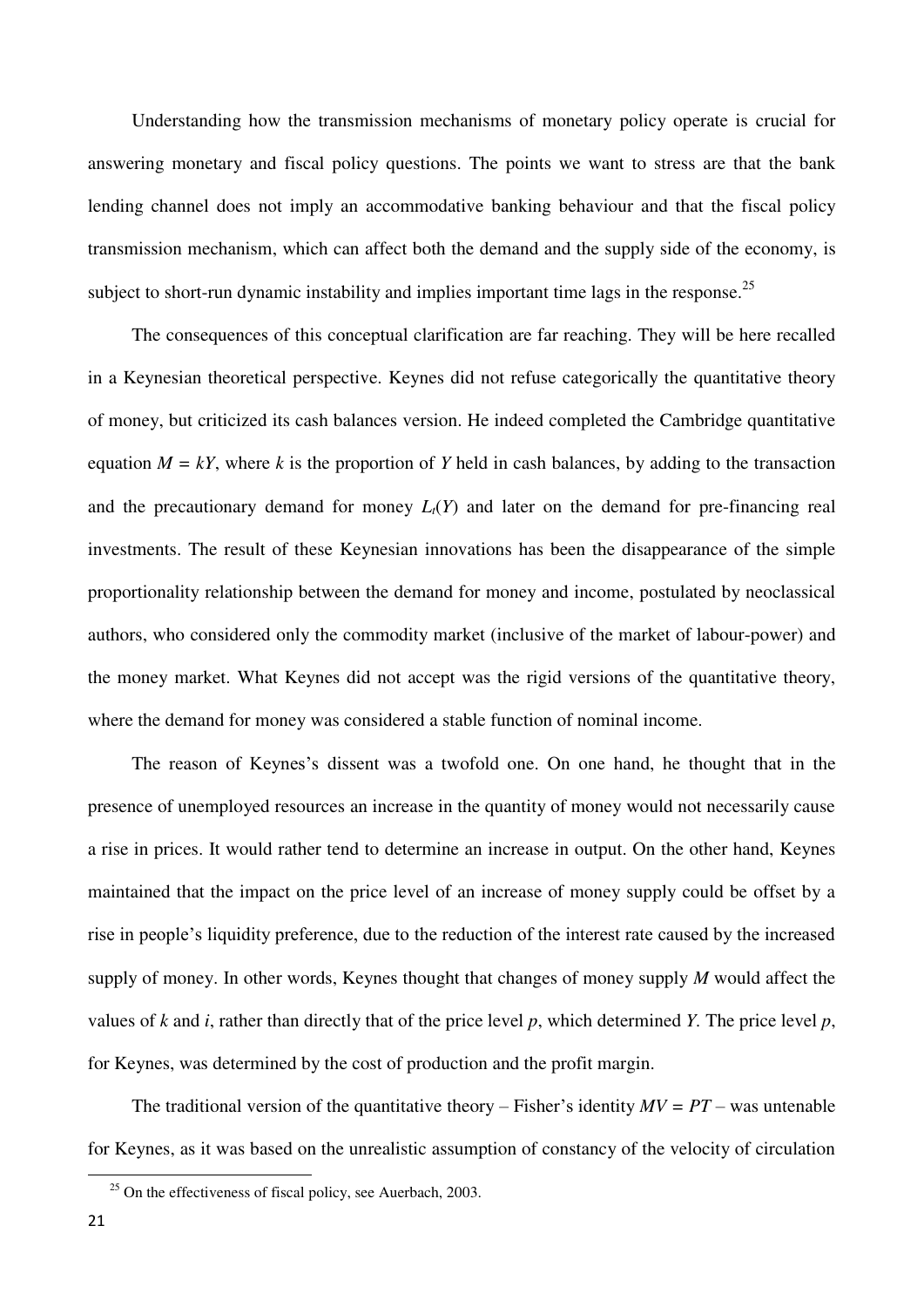of money *V* and of the volume of output *T* and on the erroneous view of money as a simple means of exchange (a flow variable). We share his position.

#### **8. Some policy implications.**

The policy implications of the present approach are clear. The monetary authority is not forced to adopt a passive and accommodating lending behaviour, but can regulate the supply of money, by observing a systematic policy reaction function, or by relying on discretional choices. It is this state of things that makes monetary policy a difficult subject.

Conventional economic theory, expressed by the 'New Consensus' (NC) on monetary policy, asserts that in the presence of monetary growth targeting an appropriate policy-mix combination of a restrictive fiscal policy and an expansionary monetary policy would stimulate the economy, if there is no deficit in the balance of payments. A combination of a loose fiscal and a tight monetary policy would instead be appropriate in an open economy with flexible exchange rates and no balance of payments deficit. In the long-run no necessary trade-off between inflation and growth of output and employment would arise if the government policy choices were correctly anticipated. Monetary policy would simply affect the price level.

A basic idea of NC is that once a policy rule is adopted to target the nominal rate of interest in the short period, active monetary and fiscal policies are no longer needed, because the economy will automatically move to its long-run equilibrium position. This is pure wishful thinking.<sup>26</sup> As shown by Lucas's, no systematic monetary policy has real effects, if it is correctly anticipated by economic agents. Only an erratically perceived policy produces real effects. But erroneous perceptions do not last indefinitely; sooner or later they tend to be corrected. The NC position involves a significant paradigm shift from a Keynesian approach. Fundamentalist post-Keynesians support a different

<sup>&</sup>lt;sup>26</sup> See the critiques moved to the NC paradigm in Arestis and Sawyer, 2004, Arestis, 2007, and Hein and Stockhammer, 2007.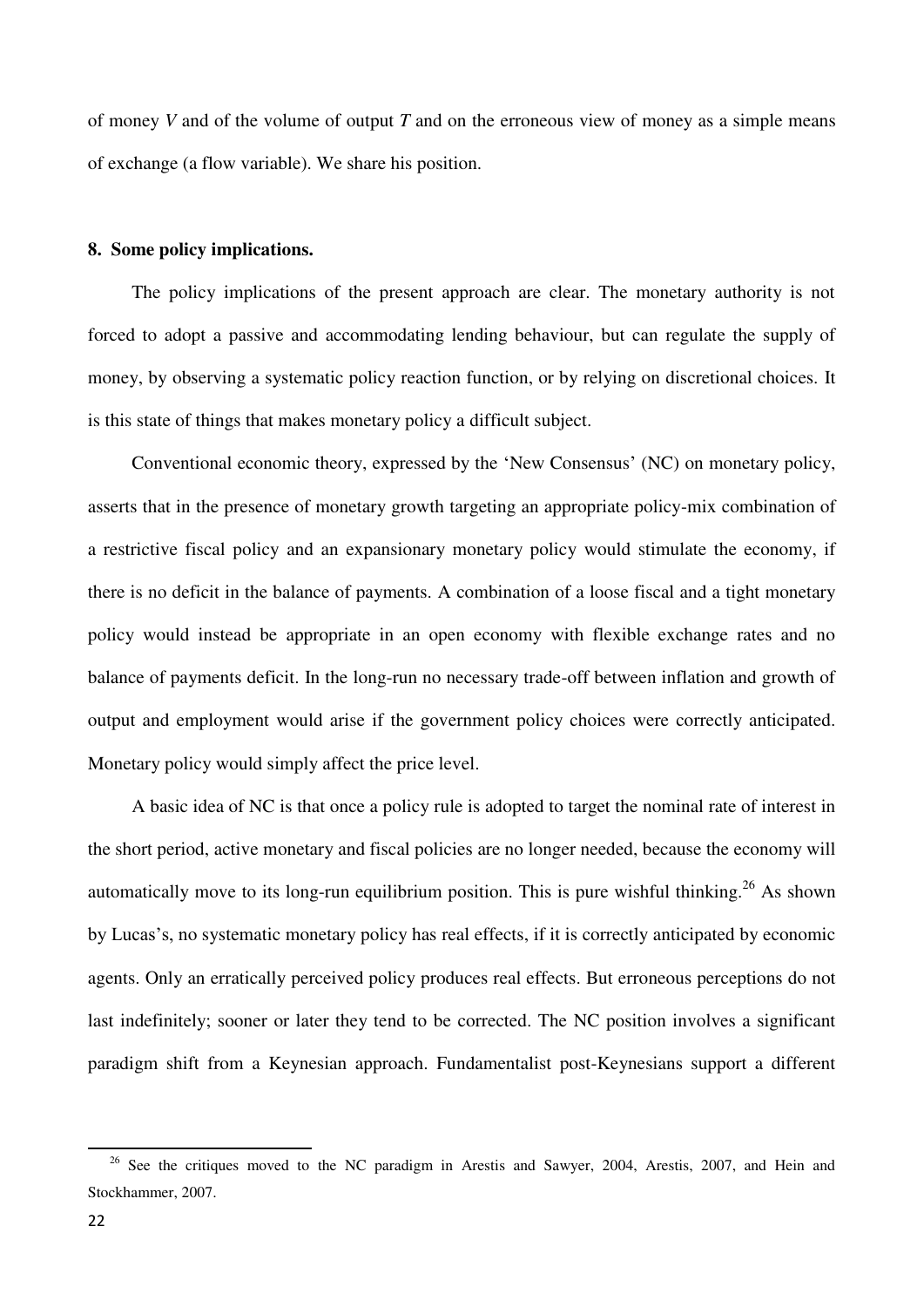type of model, one in which money is non-neutral even in the long-run, when the Phillips curve tends to be upward-sloping, rather than vertical.

The basic choice of a policymaker as concerns the intermediate objectives of economic policy is between targeting a monetary aggregate, as money supply or nominal GDP, and targeting interest rates. A distinction must be made, at this regard, between supply and demand shocks. In the case of demand shocks, a monetary targeting rule committing to dynamic consistency should be preferred in the presence of a stable demand for money, as it would cause less variability of output and price levels and would allow to choose between a policy privileging only the growth of output or both the growth of output and price stability, through inflation targeting. In the opposite case of shocks affecting the aggregate supply schedule, the supply of money, exogenously determined, moves in the same direction as aggregate supply. The monetary authority could thus choose a given interest rate and then adjust the supply of money to the demand for money, endogenously determined.

All policy rules, however, have a serious drawback: they are inflexible and may generate time inconsistent results. Hence granting some limited discretionary room to the central bank seems preferable to the adoption of rule-based committed policy making. $27$ 

#### **Bibliographical references:**

AOKI, M. (1996), *New Approaches to Macroeconomic Modelling*, Cambridge University Press, Cambridge.

AOKI, M. and YOSHIKAWA, H. (2006), *Reconstructing Macroeconomics*, Cambridge Univ. Press, Cambridge.

ARESTIS, P. (2007, ed.) *Is There a New Consensus in Macroeconomics?*, Palgrave Macmillan, Basingstoke.

<sup>&</sup>lt;sup>27</sup> See Sauer, 2007.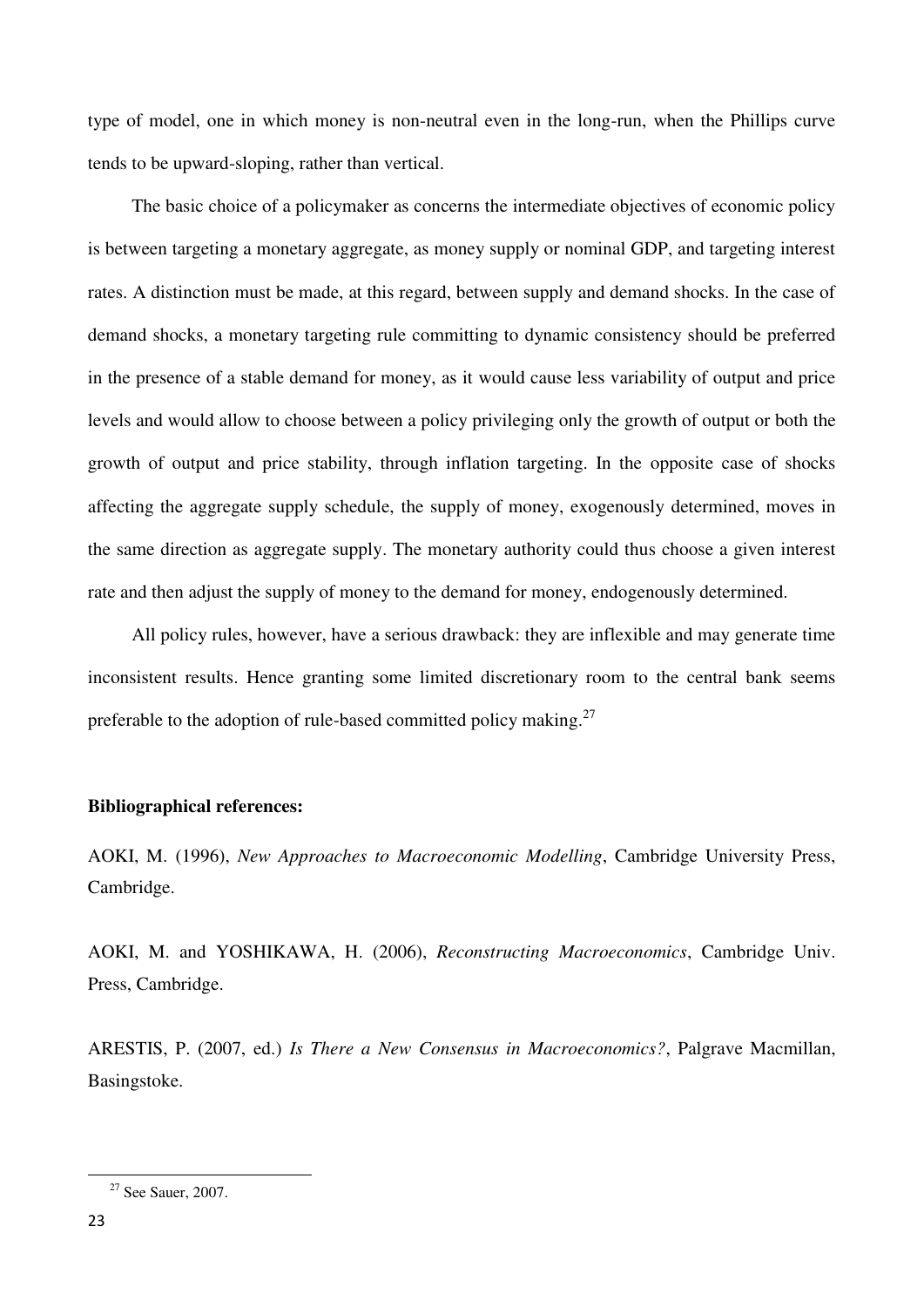ARESTIS, P. and SAWYER, M. (2004), *Monetary Policy When Money Is Endogenous: Going Beyond the 'New Consensus'*, in M. Lavoie and M. Seccareccia (eds.), *Central Banking in the Modern World. Alternative Perspectives*, Elgar, Cheltenham.

ASADA, T., CHIARELLA, C., FLASCHEL, P. and FRANKE, R. (2010), *Monetary Macrodynamics*, Routledge, London.

AUERBACH, A.J. (2003), *Fiscal Policy, Past and Present,* "Brookings Papers on Economic Activity" , vol. 34, no. 1, pp. 75-122.

BIANCHI, F. (2012), *Evolving Monetary/Fiscal Policy-Mix in the United States*, Duke University, Durham, N.C., working paper.

CAVALIERI, D. (2004), *On Some Equilibrium and Disequilibrium Theories of Endogenous Money: A Structuralist View*, "History of Economic Ideas", vol. 12 , no. 3, pp. 49-81.

CAVALIERI, D. (2015), *Structural Interdependence in Monetary Economics: Theoretical Assessment and Policy Implications*, MPRA Working Papers no. 62403, Munich.

CHICK, V. and DOW, S.C. (2002), *Monetary Policy With Endogenous Money and Liquidity Preference: A Nondualistic Treatment*, "Journal of Post Keynesian Economics", vol. 24, no. 4, pp. 568-608.

CLARIDA, R., GALÍ, J. and GERTLER, M. (1999), *The Science of Monetary Policy: A New Keynesian Perspective*, "Journal of Economic Literature", vol. 37, no. 4, pp. 1661-1707.

DOS SANTOS, C.H. (2006), *Keynesian Theorising During Hard Times: Stock-Flow Consistent Models as an Unexplored 'Frontier' of Keynesian Macroeconomics*, "Cambridge Journal of Economics", vol. 30, no. 4, pp. 541-565.

DOW, S.C. (1996), *Horizontalism: A Critique*, "Cambridge Journal of Economics", vol. 20, no. 4, pp. 497-508.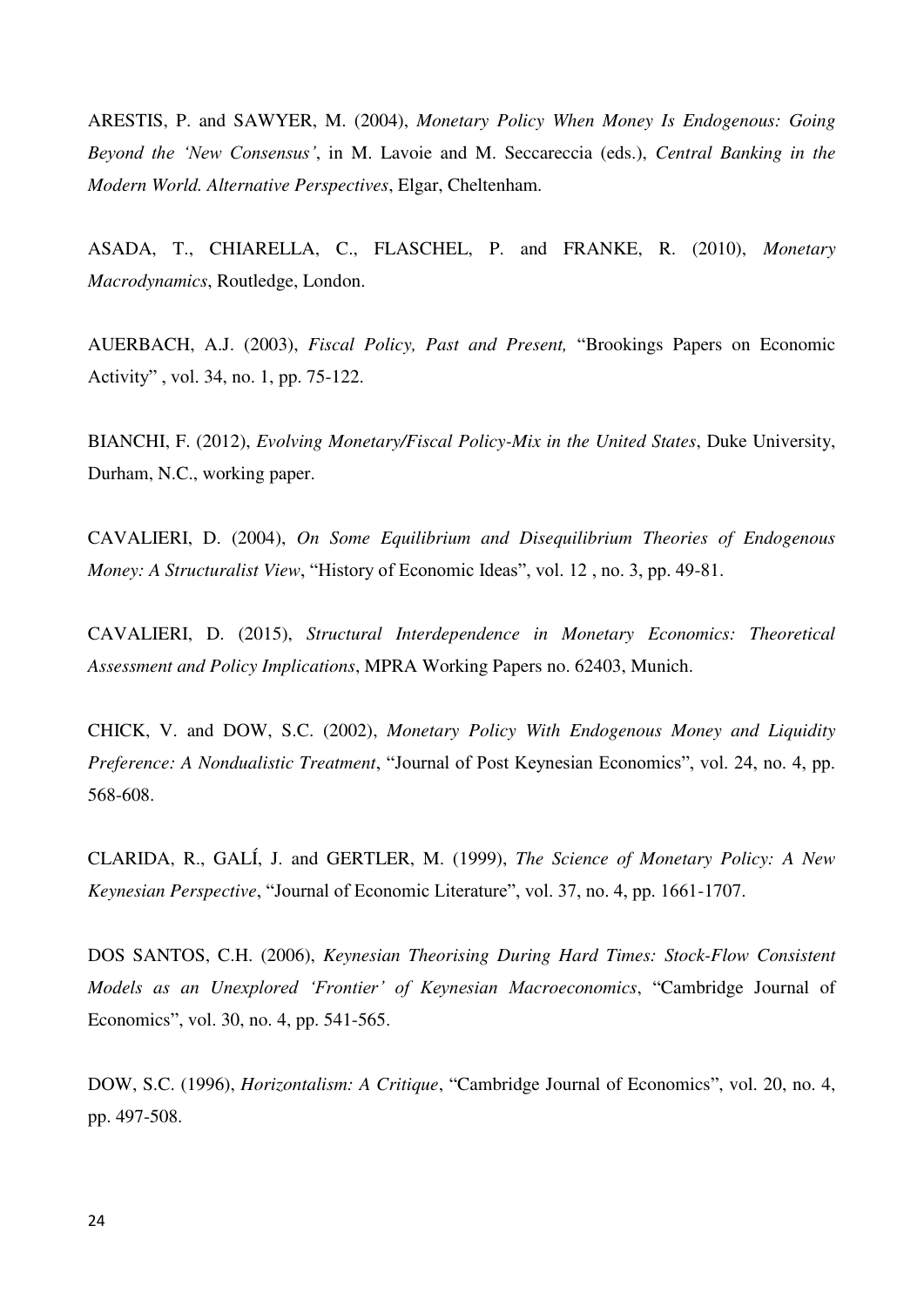DOW, S.C. (2007), *Endogenous Money: Structuralist*, in P. Arestis and M. Sawyer, eds., *A Handbook of Alternative Monetary Economics*, Elgar, Cheltenham.

EHRMANN, M., GAMBACORTA, L., MARTINEZ PAGÉS, J., SEVESTRE P. and WORMS, A. (2003), *Financial Systems and the Role of Banks in Monetary Policy Transmission in the Euro Area*, in Angeloni, I., Kashyap, A. and Mojon, B., eds., *Monetary Policy Transmission in the Euro Area*, Cambridge University Press, Cambridge.

FURFINE, C. (2000), *Evidence on the Response of US Banks to Changes in Capital Requirements*, BIS Working Papers, no. 88.

GALI', J. and GERTLER M. (2007), *Macroeconomic Modelling for Monetary Policy Evaluation*, "Journal of Economic Perspectives", vol. 21, no. 4, pp. 25-45.

GAMBACORTA, L. and MISTRULLI, P.A, (2003), *Bank Capital and Lending Behavior: Empirical Evidence for Italy*, Banca d'Italia, Research Department, Roma.

GODLEY, W. and LAVOIE, M. (2007a), *Monetary Economics: An Integrated Approach to Credit, Money, Income, Production and Wealth*, Palgrave, London.

GOODWIN, R.M., PACINI, P.M., VERCELLI, A. and DIMITRI, N. (1992), *Nonlinear Economic Dynamics and Chaos: An Introduction*, in Vercelli, A. and Dimitri N., eds., *Macroeconomics. A Survey of Research Strategies*, Oxford Univ. Press, Oxford, pp. 236-91.

HANNON, B. and RUTH, M. (2012), *Modelling Dynamic Economic Systems*, Springer-Verlag, Berlin.

HEIN, E. and STOCKHAMMER, E. (2007), *A Post-Keynesian Macroeconomic Policy Mix as an Alternative to the New Consensus Approach*, Institut für Makroökonomie und Konjunkturforschung, Hans Böckler Foundation, Düsseldorf, Working Paper no. 10.

KEEN, S. (2001), *Debunking Economics: The Naked Emperor of the Social Sciences*, Zed Books, London, and Pluto Press, Australia, revised edition, 2011.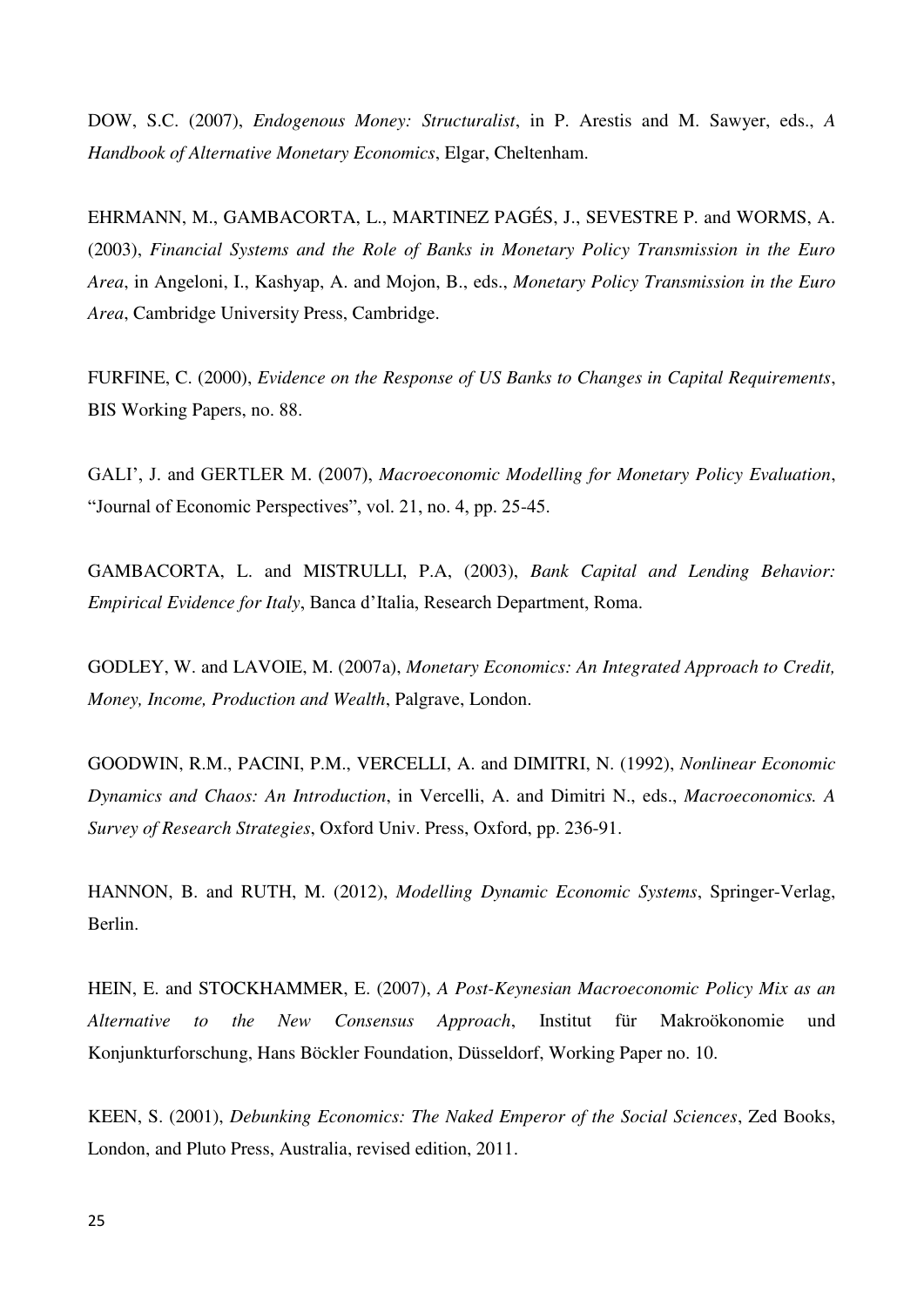KEEN, S. (2010), *Solving the Paradox of Monetary Profits*, Economic Discussion Papers, dx.doi.org., 2010-31, and "The Open Access, Open-Assessment E-journal", vol. 4, no. 2, pp. 1-32.

LAVOIE, M. (2001), *Endogenous Money in a Coherent Stock-Flow Framework*, Levy Economics Institute of Bard College, Working Paper no. 325.

LAVOIE, M. (2004), *Circuit and Coherent Stock-flow Accounting*, in R. Arena and N. Salvadori (eds.), *Money, Credit, and the Role of the State: essays in honour of Augusto Graziani*, Ashgate, Aldershot, pp. 134-149.

LEIGH, J.R. (2002), *Control Theory: A Guided Tour*, The Institution of Electrical Engineers, MPG Books, London, 2nd edition, 2004.

PALLEY, T.I. (1994), *Competing Theories of the Money Supply: Theory and Evidence*, "Metroeconomica", vol. 45, pp. 67-88.

PALLEY, T.I. (1996), *Accommodationism versus Structuralism: Time for an Accommodation*, "Journal of Post Keynesian Economics", vol. 18, pp. 585-94.

PALLEY, T.I. (2015), *Money, Fiscal Policy and Interest Rates: A Critique of Modern Monetary Theory*, "Review of Political Economy", vol. 27, no. 1, pp. 1-23.

PARGUEZ A. (2004), *The Solution of the Paradox of Profits*, in R. Arena and N. Salvadori, eds., *Money, Credit and the Role of the State: Essays in Honour of Augusto Graziani*, Aldershot, Ashgate, pp. 257-70.

RICHARDSON, G.P. and ANDERSEN, D.F., (2010), *Systems Thinking, Mapping, and Modeling for Group Decision and Negotiation,* in *Handbook for Group Decision and Negotiation*, C. Eden and D.N. Kilgour, eds., Springer, Dordrecht, pp.313-324.

RICHARDSON, G.P. and PUGH, A. L. (1989). *Introduction to System Dynamics Modelling*, Pegasus Communications, Waltham, M.A.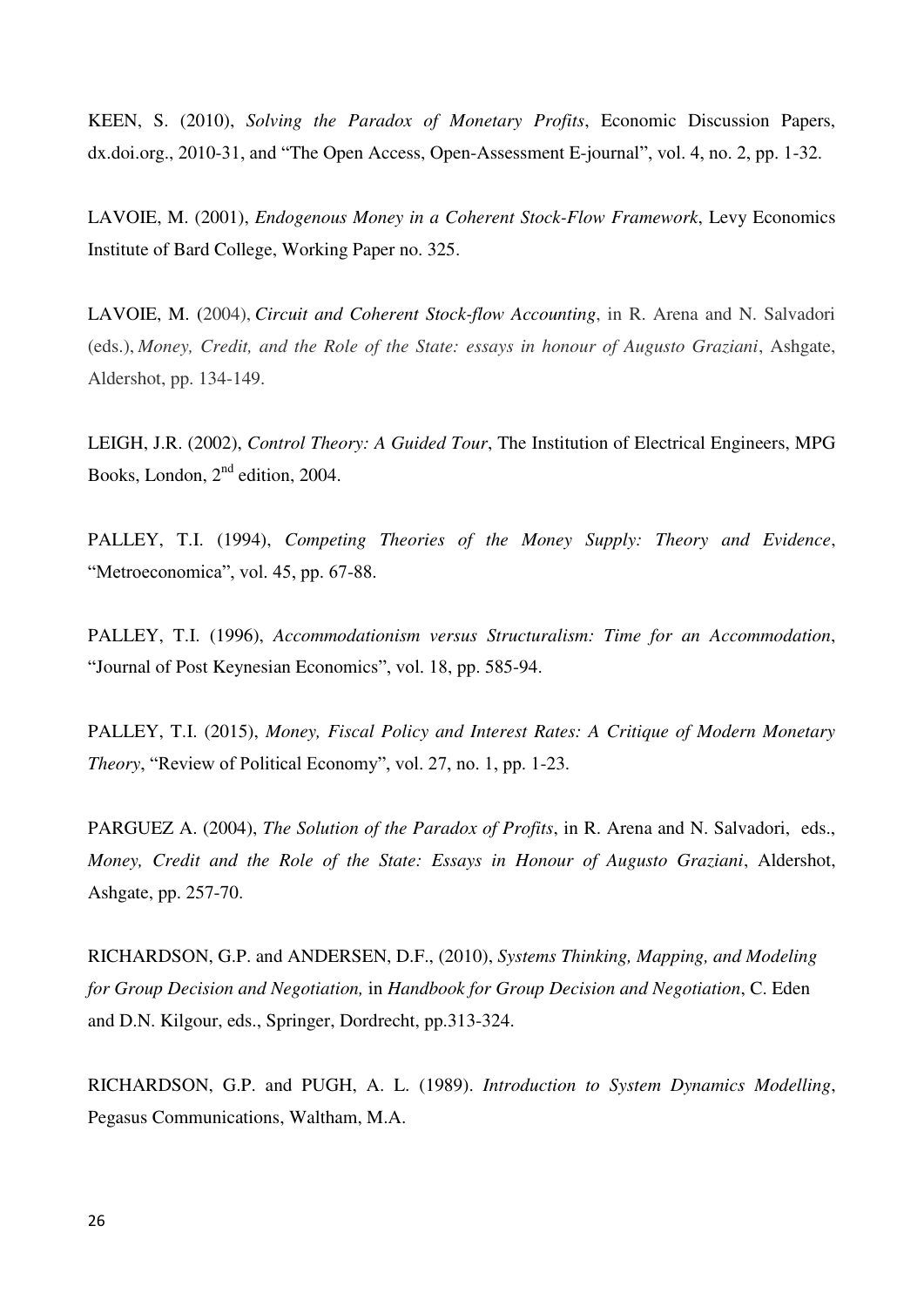ROCHON, L.-P. (2005), *The Existence of Monetary Profits Within the Monetary Circuit*, in Fontana G. and Realfonzo R., eds., *The Monetary Theory of Production: Tradition and Perspectives*, Palgrave Macmillan, Basingstoke.

SAUER, S. (2007), *Discretion rather than Rules?*, European Central Bank, working paper no. 717, Univ. of Munich.

TAYLOR, J.B. (1999), *Monetary Policy Rules*, Univ. of Chicago Press, Chicago.

TAYLOR, L. (2004), *Reconstructing Macroeconomics: Structuralist Proposals and Critiques of the Mainstream*, Harvard Univ. Press, Cambridge Mass.

THAKOR, A.V. (1996), *Capital Requirements, Monetary Policy, and Aggregate Bank Lending: Theory and Empirical Evidence*, "Journal of Finance", vol. 51, no. 1, pp. 279-324.

THORBECKE, E. (1985), *The Social Accounting Matrix and Consistency-Type Planning Models*, in G. Pyatt and J.I. Round (eds.), *Social Accounting Matrices: A Basis for Planning*, World Bank, Washington, DC.

Van den BOSCH, P.P.J., and van den KLAUW, A.C. (1994), *Modeling, Identification and Simulation of Dynamical Systems*, CRC Press, Boca Raton, Florida.

WALSH, C.E. (2010), *Monetary Theory and Policy*, MIT Press, Cambridge, Mass, 3<sup>rd</sup> ed.

WRAY, L.R. (1998), *Understanding Modern Money: The Key to Full Employment and Price Stability*, Elgar, Cheltenham.

WRAY, L.R. (2012), *Modern Money Theory: A Primer on Macroeconomics for Sovereign Monetary Systems*, Palgrave Macmillan, Basingstoke.

ZEZZA, G. (2012), *Godley and Graziani: Stock-Flow Consistent Monetary Circuits*, in D.B. Papadimitriou and G. Zezza (eds.), *Contributions in Stock-Flow Consistent Modelling: Essays in Honor of Wynne Godley*, Palgrave Macmillan, Basingstoke, pp. 154-72.